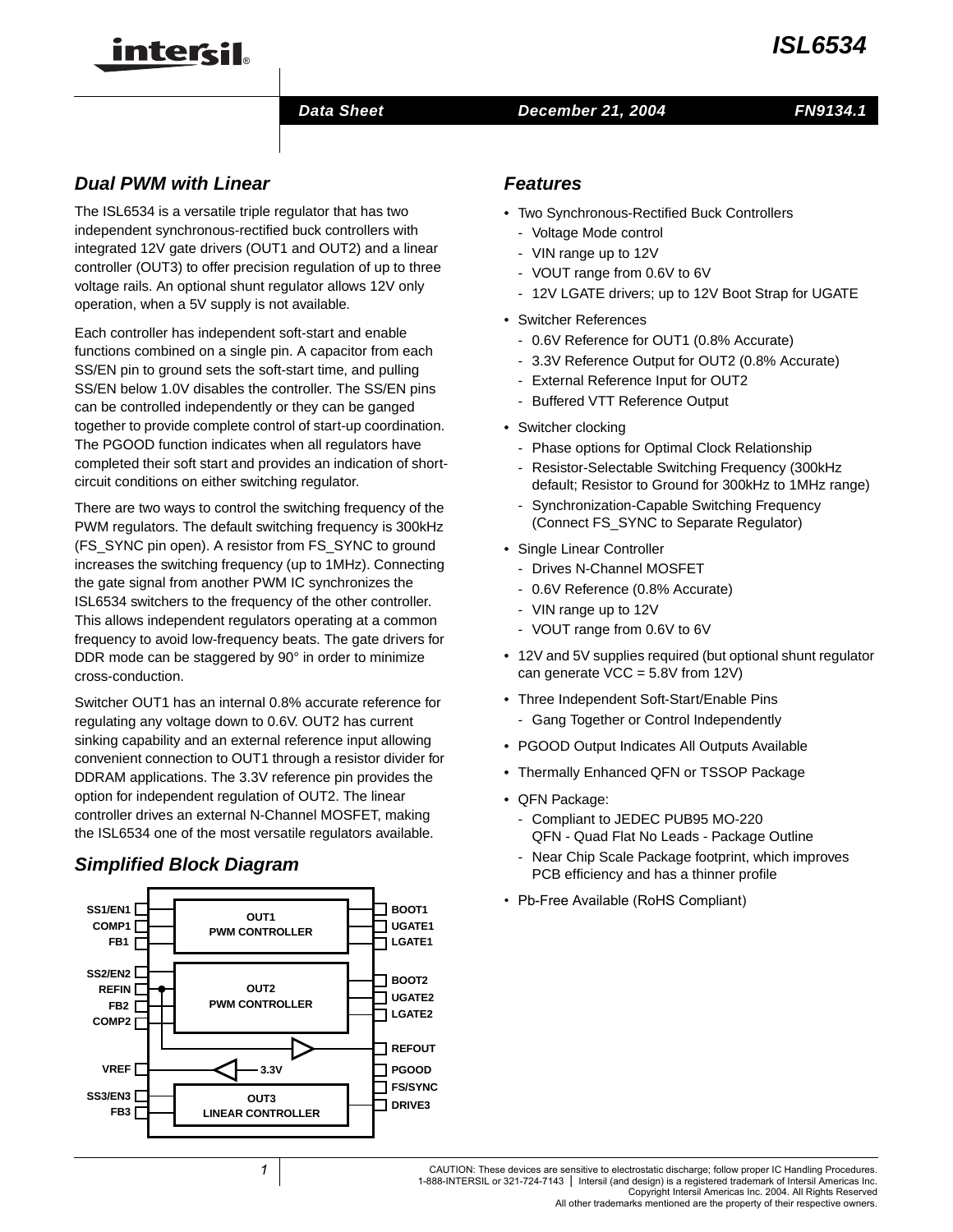# **Ordering Information**

| <b>PART NUMBER</b>       | TEMP.<br>(°C) | <b>PACKAGE</b>                           | PKG.DWG. |
|--------------------------|---------------|------------------------------------------|----------|
| <b>ISL6534CV</b>         | 0 to 70       | 24 Ld EPTSSOP<br>(exposed pad)           | M24.173B |
| ISL6534CVZ<br>(See Note) | 0 to 70       | 24 Ld EPTSSOP<br>(exposed pad) (Pb-free) | M24.173B |
| <b>ISL6534CR</b>         | $0$ to $70$   | 32 Ld 5x5 QFN                            | L32.5x5  |
| ISL6534CRZ<br>(See Note) | 0 to 70       | 32 Ld 5x5 QFN<br>(Pb-free)               | L32.5x5  |

NOTE: Intersil Pb-free products employ special Pb-free material sets; molding compounds/die attach materials and 100% matte tin plate termination finish, which are RoHS compliant and compatible with both SnPb and Pb-free soldering operations. Intersil Pb-free products are MSL classified at Pb-free peak reflow temperatures that meet or exceed the Pb-free requirements of IPC/JEDEC J STD-020C.

Add "-T" suffix for tape and reel.

**Pinouts** (see Pin Descriptions, page 9)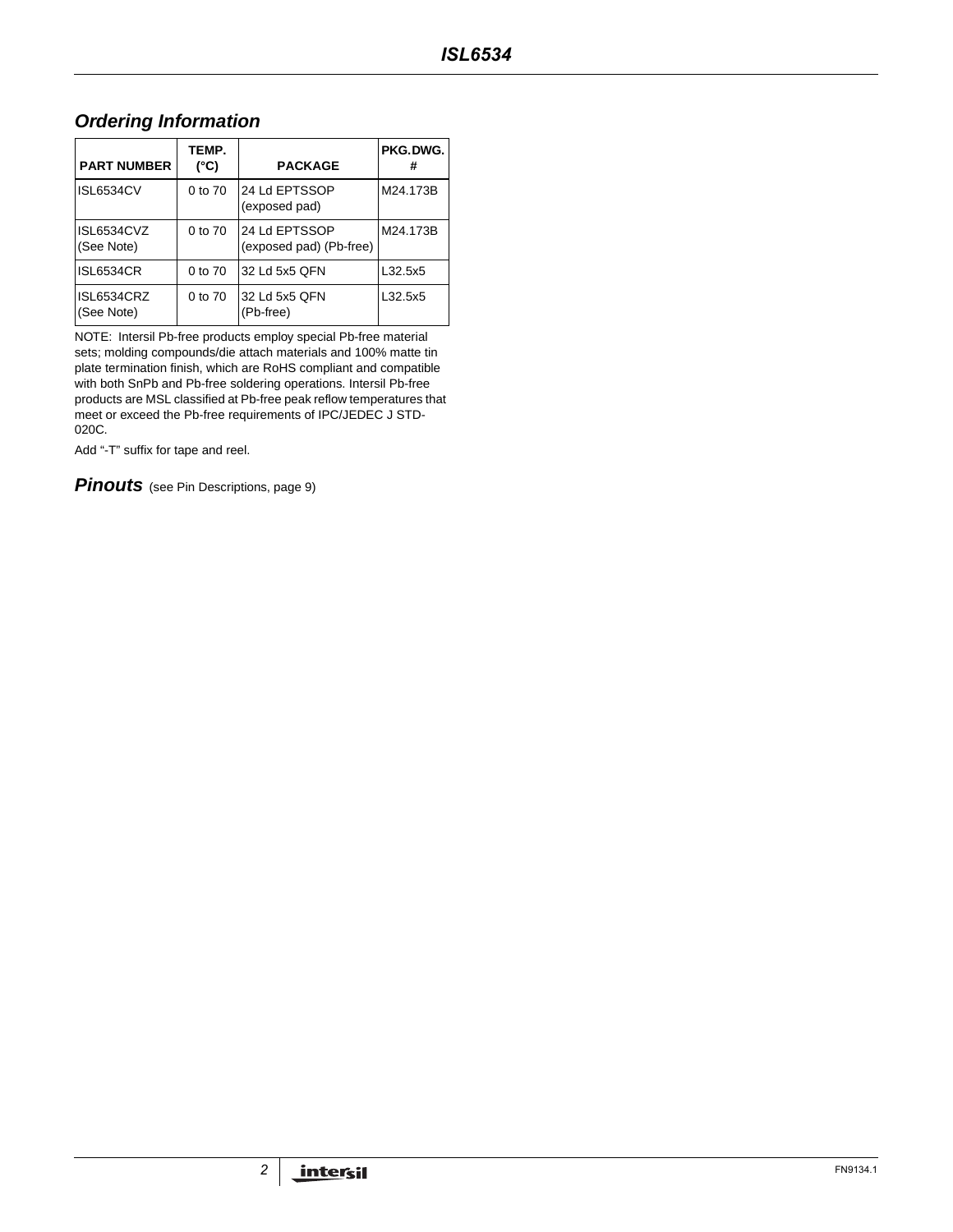

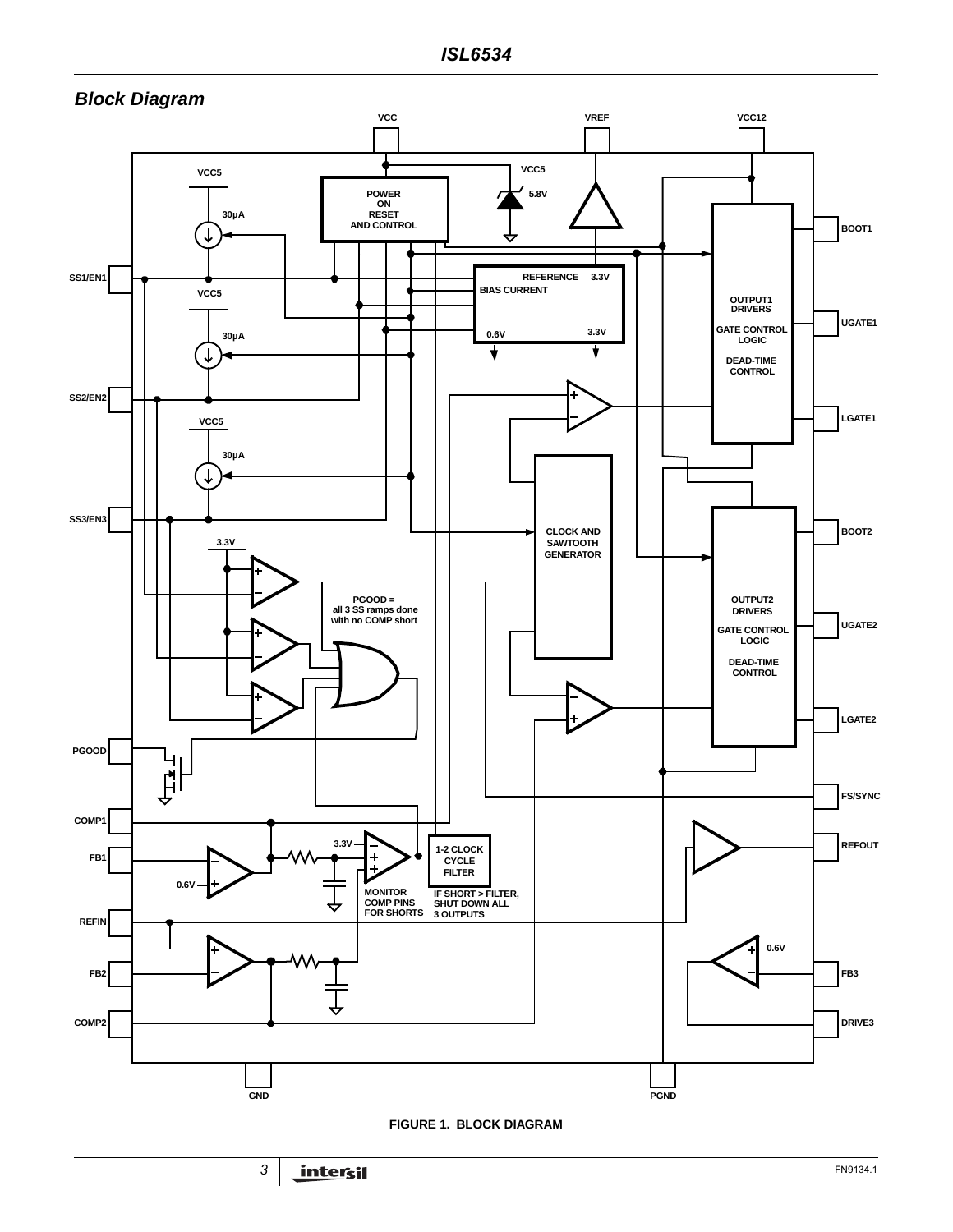**Typical Application, DDRAM Controller**



NOTE: Not all components are necessary in all applications.

**FIGURE 2. TYPICAL APPLICATION, DDRAM CONTROLLER**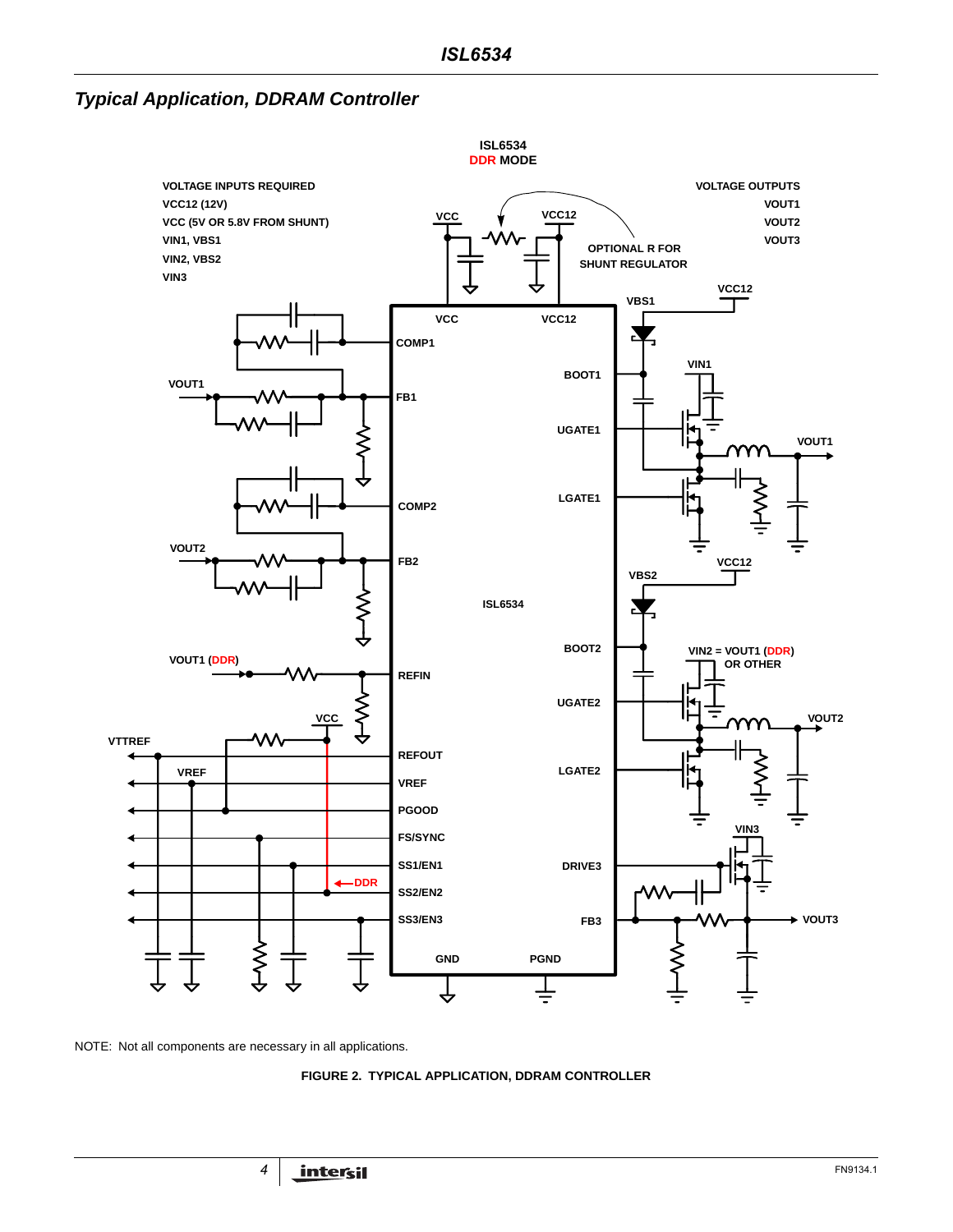# **Typical Application, Independent Mode**



<span id="page-4-0"></span>NOTE: Not all components are necessary in all applications.

#### **FIGURE 3. TYPICAL APPLICATION, INDEPENDENT MODE**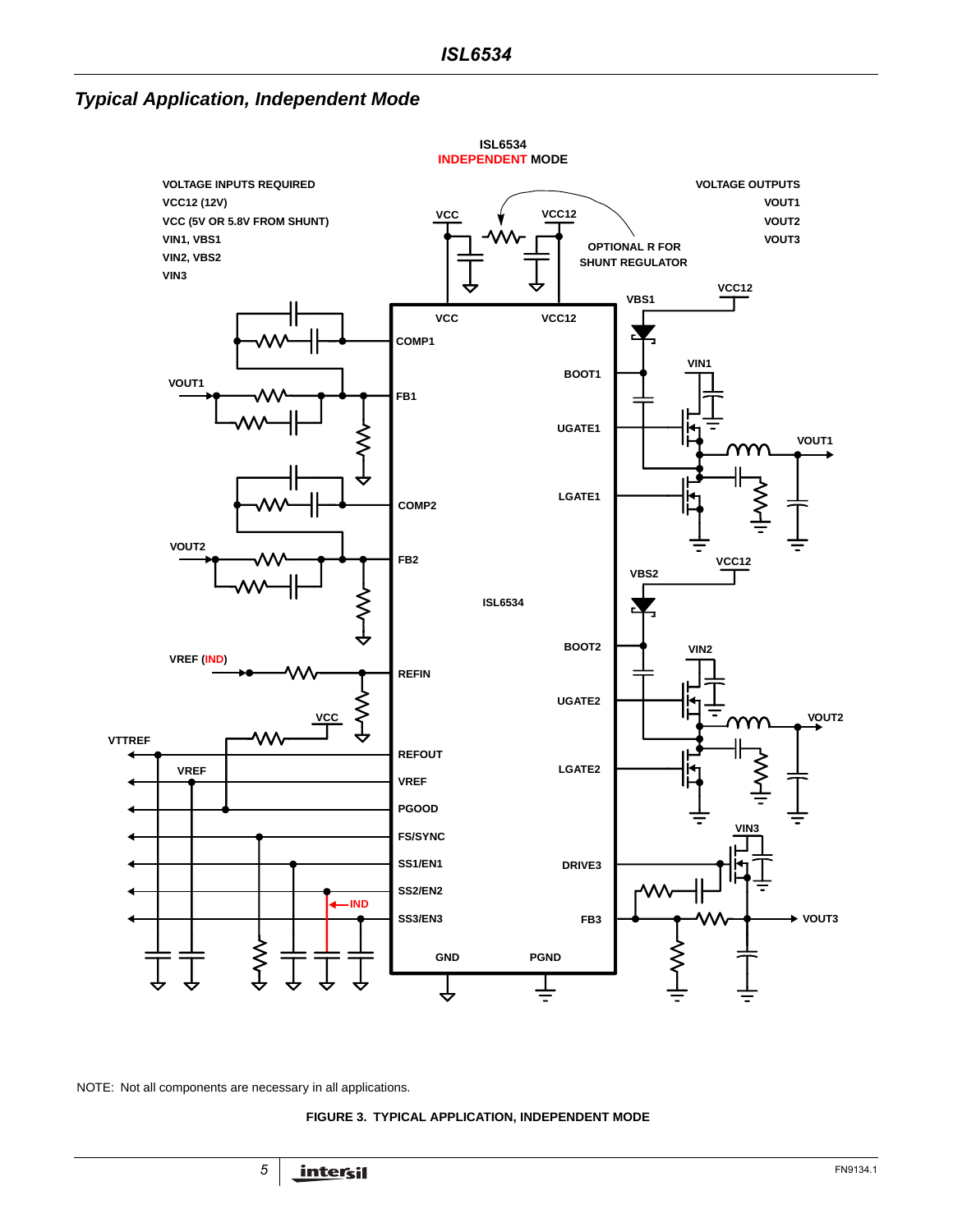#### Absolute Maximum Ratings **Thermal Information**

| Supply Voltage (VCC12) GND - 0.3V to 14.0V                |
|-----------------------------------------------------------|
| Supply Voltage (VCC, separate supply). GND - 0.3V to 5.5V |
| Supply Voltage (VCC, shunt regulator)  GND - 0.3V to 6.0V |
| UGATE1, UGATE2, BOOT1, BOOT2. GND - 0.3V to 30V           |
| LGATE1, LGATE2, DRIVE3GND - 0.3V to VCC12                 |
| FS_SYNC (through 10K resistor). GND - 0.3V to 12V         |
| REFIN, REFOUT, PGOOD, VREF GND - 0.3V to VCC              |
| FB1, COMP1, FB2, COMP2, FB3 GND - 0.3V to VCC             |
| SS1/EN1, SS2/EN2, SS3/EN3. GND - 0.3V to VCC              |
|                                                           |
| <b>ESD Rating</b>                                         |
| Human Body Model (Per MIL-STD-883 Method 3015.7)1500V     |
| Machine Model (Per EIAJ ED-4701 Method C-111). 100V       |
| Charged Device Model (Per EOS/ESD DS5.3, 4/14/93) 1000V   |
|                                                           |

## **Operating Conditions**

| VCC12 Supply Voltage Range (Typical)  12V ±1.2V        |  |
|--------------------------------------------------------|--|
|                                                        |  |
| VCC Shunt Regulator Voltage Range (Typical) 5.8V ±0.2V |  |

| <b>Thermal Resistance</b>                                    |    | $\theta$ JA (°C/W) $\theta$ JC (°C/W) |
|--------------------------------------------------------------|----|---------------------------------------|
| EPTSSOP Package (Notes 1, 2)                                 | 37 | 4                                     |
| $QFN$ Package (Notes 1, 2)                                   | 32 | 4                                     |
|                                                              |    |                                       |
| Maximum Junction Temperature (Hermetic Package or Die) 175°C |    |                                       |
| Maximum Junction Temperature (Plastic Package) 150°C         |    |                                       |
| Maximum Storage Temperature Range65°C to 150°C               |    |                                       |
| Maximum Lead Temperature (Soldering 10s) 300°C               |    |                                       |

CAUTION: Stresses above those listed in "Absolute Maximum Ratings" may cause permanent damage to the device. This is a stress only rating and operation of the device at these or any other conditions above those indicated in the operational sections of this specification is not implied.

#### NOTE:

- 1.  $\theta_{JA}$  is measured in free air with the component mounted on a high effective thermal conductivity test board with "direct attach" features. See Tech Brief TB379.
- 2. For  $\theta_{JC}$ , the "case temp" location is the center of the exposed metal pad on the package underside.

#### **Electrical Specifications** Operating Conditions: V<sub>CC</sub> = 5V, V<sub>CC12</sub> = 12V, T<sub>A</sub> = 0°C to 70°C, Unless Otherwise Specified

| <b>PARAMETER</b>                  | <b>TEST CONDITIONS</b>                                        |        | <b>TYP</b>     | <b>MAX</b> | <b>UNITS</b> |
|-----------------------------------|---------------------------------------------------------------|--------|----------------|------------|--------------|
| <b>INPUT SUPPLY POWER</b>         |                                                               |        |                |            |              |
| Input Supply Current (Quiescent)  | VCC; outputs disabled                                         |        | 4              |            | mA           |
|                                   | VCC12; outputs disabled                                       |        | 6              |            | mA           |
| Input Supply Current (Dynamic)    | VCC12; UGATEs, LGATEs CL = 1nF, 300kHz                        |        | 50             |            | mA           |
|                                   | VCC; UGATEs, LGATEs CL = 1nF, 300kHz                          |        | $\overline{7}$ |            | mA           |
| Shunt Regulator Output Voltage    | 40mA current; ~equivalent to 150 $\Omega$ resistor VCC to 12V | 5.6    | 5.8            | 6.0        | $\vee$       |
| <b>Shunt Regulator Current</b>    | 150 $\Omega$ resistor VCC to 12V                              |        | 40             |            | mA           |
| Power-On Reset Threshold          | <b>VCC Rising</b>                                             |        | 4.23           | 4.4        | $\vee$       |
|                                   | <b>VCC Falling</b>                                            | 3.9    | 4.0            | 4.15       | $\vee$       |
|                                   | VCC12 Rising                                                  |        | 7.8            |            | $\vee$       |
|                                   | VCC12 Falling                                                 |        | 7.3            |            | $\vee$       |
| <b>SYSTEM ACCURACY</b>            |                                                               |        |                |            |              |
| Outputs 1 and 3 Reference Voltage |                                                               |        | 0.6            |            | V            |
| Output 2 Reference Voltage        |                                                               |        | 3.3V           |            |              |
| Outputs 1 and 2 System Accuracy   | (Note 3)                                                      | $-0.8$ |                | 0.8        | %            |
| Output 3 System Accuracy          | (Note 3)                                                      | $-0.8$ |                | 0.8        | $\%$         |
| <b>OSCILLATOR</b>                 |                                                               |        |                |            |              |
| Accuracy                          |                                                               | $-20$  |                | 20         | $\%$         |
| Frequency                         | FS SYNC pin open                                              | 240    | 300            | 360        | kHz          |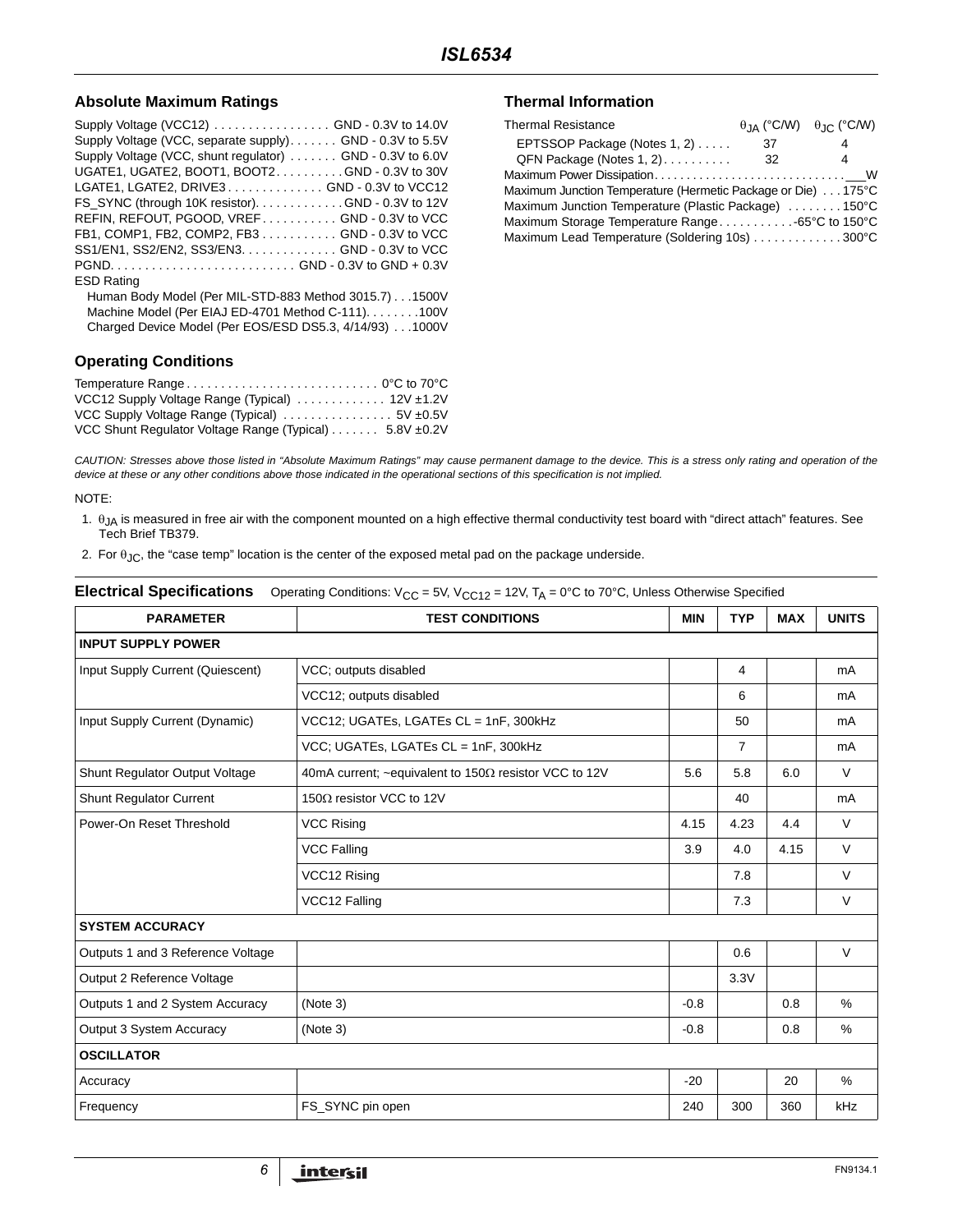|  | <b>Electrical Specifications</b> Operating Conditions: V <sub>CC</sub> = 5V, V <sub>CC12</sub> = 12V, T <sub>A</sub> = 0°C to 70°C, Unless Otherwise Specified (Continued) |
|--|----------------------------------------------------------------------------------------------------------------------------------------------------------------------------|
|--|----------------------------------------------------------------------------------------------------------------------------------------------------------------------------|

| <b>PARAMETER</b>                             | <b>TEST CONDITIONS</b>                                                                                             | <b>MIN</b>   | <b>TYP</b>     | <b>MAX</b> | <b>UNITS</b>    |
|----------------------------------------------|--------------------------------------------------------------------------------------------------------------------|--------------|----------------|------------|-----------------|
| <b>Adjustment Range</b>                      | FS_SYNC pin: resistor to GND; see Figure 12 for curves                                                             | 300          |                | 1000       | kHz             |
| Sawtooth Amplitude                           |                                                                                                                    |              | 2.1            |            | V               |
| Duty-Cycle Range                             |                                                                                                                    | $\mathbf 0$  |                | 87.5       | %               |
| ERROR AMPLIFIER (OUT1 and OUT2)              |                                                                                                                    |              |                |            |                 |
| Open-Loop Gain                               | $RL = 10k\Omega$ to ground; (Note 5)                                                                               |              | 85             |            | dB              |
| Open-Loop Bandwidth                          | $CL = 100pF$ , $RL = 10k\Omega$ to ground; (Note 5)                                                                |              | 15             |            | MHz             |
| Slew Rate                                    | $CL = 100pF$ , $RL = 10k\Omega$ to ground; (Note 5)                                                                |              | 4              |            | $V/\mu s$       |
| <b>EA Offset</b>                             | COMP1/2 to FB1/2; compare to internal VREF/REFIN                                                                   |              | $\overline{2}$ |            | mV              |
| Maximum Output Voltage                       | $RL = 10k\Omega$ to ground; (may trip short-circuit)                                                               | 3.6          | 4.1            |            | $\vee$          |
| Output High Source Current                   | COMP1/2                                                                                                            |              | -8             |            | mA              |
| <b>Output Low Sink Current</b>               | COMP1/2                                                                                                            |              | 6              |            | mA              |
| <b>PROTECTION AND MONITOR</b>                |                                                                                                                    |              |                |            |                 |
| Under-Voltage Threshold (COMP1 and<br>COMP2) | Causes PGOOD to go low; if there for a filter time,<br>Implies the COMP pin(s) is out -of-range, and shuts down IC |              | 3.3            |            | $\vee$          |
| UV filter time                               | based on internal oscillator clock frequency<br>(nominal $300kHz = 3.3\mu s$ clock period)                         | $\mathbf{1}$ |                | 2          | clock<br>pulses |
| PGOOD Low Voltage                            | $IPGOOD = 2mA$                                                                                                     |              | 0.1            | 0.3        | $\vee$          |
| <b>LINEAR REGULATOR (OUT3)</b>               |                                                                                                                    |              |                |            |                 |
| Output Voltage                               | (As determined by resistor divider into FB3)                                                                       | 0.6          |                | 3.3        | $\vee$          |
| <b>EA Offset</b>                             | DRIVE3 to FB3; compare to internal VREF                                                                            |              | 2              |            | mV              |
| DRIVE3 High Output Voltage                   |                                                                                                                    |              | 9              |            | V               |
| DRIVE3 High Output Source Current            |                                                                                                                    |              | 0.4            |            | mA              |
| DRIVE3 Low Output Sink Current               |                                                                                                                    |              | 0.4            |            | mA              |
| <b>VREF</b>                                  |                                                                                                                    |              |                |            |                 |
| Output Voltage                               | 1.1µF max capacitance                                                                                              |              | 3.3            |            | V               |
| <b>Output Accuracy</b>                       |                                                                                                                    | $-0.8$       |                | $+0.8$     | $\%$            |
| <b>Source Current</b>                        |                                                                                                                    |              |                | 2.0        | mA              |
| <b>REFOUT (VTTREF)</b>                       |                                                                                                                    |              |                |            |                 |
| Output Voltage                               | Determined by REFIN voltage                                                                                        | 0.6          |                | 3.3        | V               |
| Offset Voltage                               |                                                                                                                    | $-10$        |                | $+10$      | mV              |
| Source Current                               |                                                                                                                    | 0.2          |                | 20         | mA              |
| <b>Sink Current</b>                          |                                                                                                                    |              |                | 0.48       | mA              |
| <b>Output Capacitance</b>                    |                                                                                                                    | 0.4          |                | 2.2        | μF              |
| Output High Voltage Minimum                  | To select 0 degree phase; see Table 1                                                                              |              | 4.7            | <b>VCC</b> | V               |
| <b>ENABLE/SOFTSTART (SS/EN 1, 2, 3)</b>      |                                                                                                                    |              |                |            |                 |
| Enable Threshold                             | <b>EN Rising</b>                                                                                                   |              | 1.05           |            | $\sf V$         |
|                                              | EN falling                                                                                                         |              | 0.95           |            |                 |
| Noise Immunity (noise de-glitch)             |                                                                                                                    |              | 6              |            | μs              |
| Soft-Start Current                           |                                                                                                                    |              | $-30$          |            | μA              |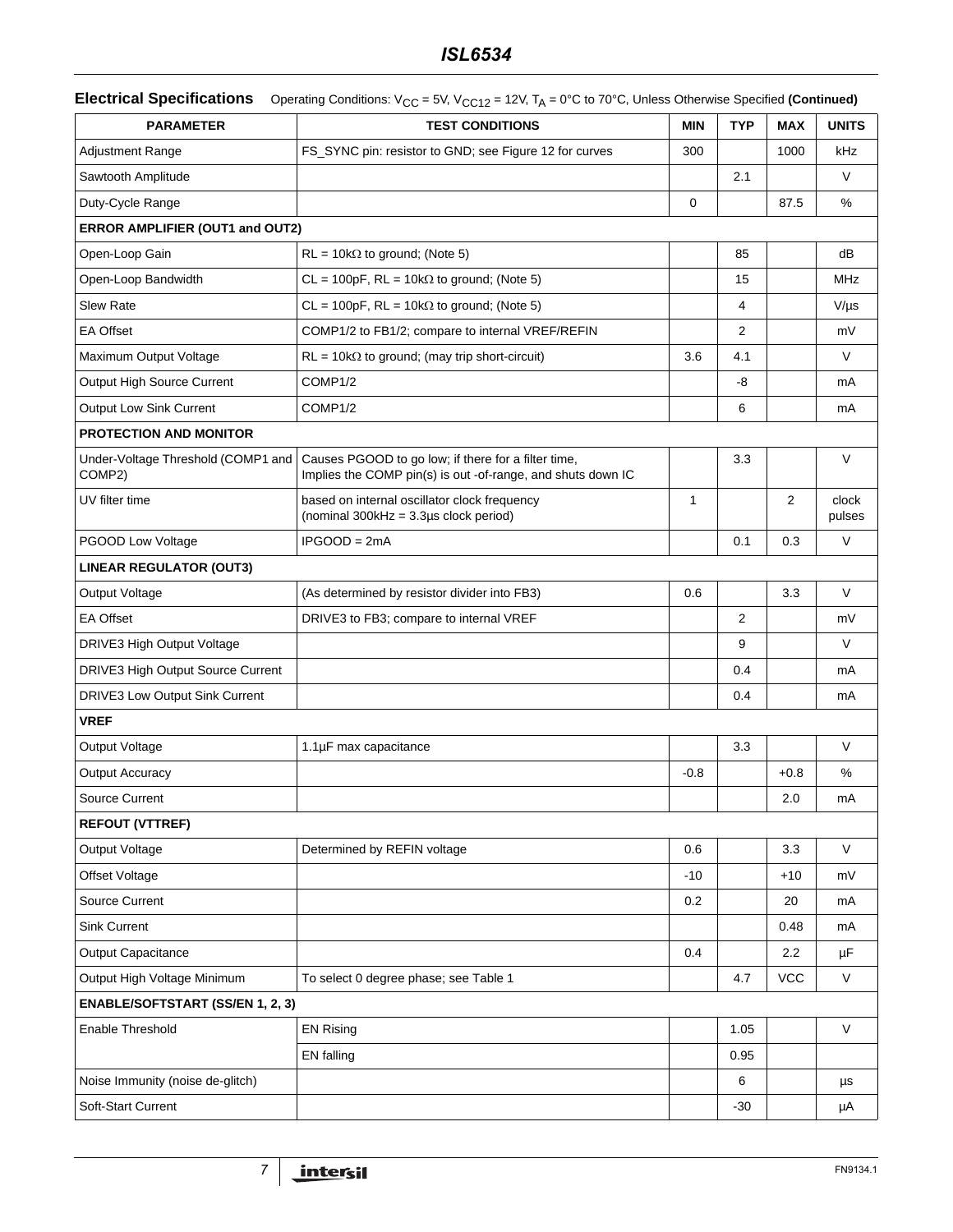|  | <b>Electrical Specifications</b> Operating Conditions: $V_{CC}$ = 5V, $V_{CC12}$ = 12V, $T_A$ = 0°C to 70°C, Unless Otherwise Specified (Continued) |
|--|-----------------------------------------------------------------------------------------------------------------------------------------------------|
|--|-----------------------------------------------------------------------------------------------------------------------------------------------------|

| <b>PARAMETER</b>                      | <b>TEST CONDITIONS</b>                                                                    | <b>MIN</b> | <b>TYP</b>     | <b>MAX</b> | <b>UNITS</b> |
|---------------------------------------|-------------------------------------------------------------------------------------------|------------|----------------|------------|--------------|
| Soft-Start High Voltage               | End of ramp                                                                               |            | 3.3V           |            | $\vee$       |
| Output High Voltage                   | To select DDR mode; see Table 1                                                           |            | 4.7            | <b>VCC</b> | $\vee$       |
| <b>FS/SYNC PLL</b>                    |                                                                                           |            |                |            |              |
| Frequency range of Lock-in            |                                                                                           | 350        |                | 850        | kHz          |
| <b>High Voltage</b>                   | Use a 10K series resistor (from LG pin of another IC, for example)                        |            |                | 12         | $\vee$       |
| <b>BOOT PINS (BOOT1, 2)</b>           |                                                                                           |            |                |            |              |
| <b>High Voltage</b>                   | Voltage with respect to GND; also depends upon VIN, Phase,<br>VOUT, and threshold of NFET | 8          |                | 30         | $\vee$       |
| <b>GATE DRIVERS</b>                   |                                                                                           |            |                |            |              |
| Output High Source Current            | UGATE1, UGATE2                                                                            |            | 1.5            |            | A            |
| Output High Source Current            | LGATE1, LGATE2                                                                            |            | 1.5            |            | A            |
| <b>Output Low Sink Current</b>        | UGATE1, UGATE2                                                                            |            | 1.5            |            | A            |
| <b>Output Low Sink Current</b>        | UGATE1, UGATE2                                                                            |            | 1.5            |            | A            |
| Output Voltage                        | UGATE1, UGATE2                                                                            |            |                | 30         | $\vee$       |
| Output Voltage                        | LGATE1, LGATE2                                                                            |            | 12             |            | $\vee$       |
| <b>Upper Driver Source Resistance</b> | UGATE1, UGATE2 = 3V; BOOT = 12V                                                           |            | 2              |            | $\Omega$     |
| Lower Driver Source Resistance        | LGATE1, LGATE2 = $3V$                                                                     |            | $\overline{2}$ |            | Ω            |
| <b>Upper Driver Sink Resistance</b>   | UGATE1, UGATE2 = $3V$ ; BOOT = 12V                                                        |            | 2.8            |            | Ω            |
| <b>Lower Driver Sink Resistance</b>   | LGATE1, LGATE2 = $3V$                                                                     |            | 2.8            |            | $\Omega$     |
| <b>GATE DRIVERS SWITCHING TIME</b>    |                                                                                           |            |                |            |              |
| <b>UGATE Rise Time</b>                | 10% - 90%; 2nF Load; BOOT = 12V                                                           |            | 17             |            | ns           |
| <b>UGATE Fall Time</b>                | 90% - 10%; 2nF Load; BOOT = 12V                                                           |            | 17             |            | ns           |
| <b>UGATE Rise Time</b>                | 10% - 90%; 2nF Load; BOOT = 24V                                                           |            | 27             |            | ns           |
| <b>UGATE Fall Time</b>                | 90% - 10%; 2nF Load; BOOT = 24V                                                           |            | 25             |            | ns           |
| <b>LGATE Rise Time</b>                | 10% - 90%; 2nF Load                                                                       |            | 17             |            | ns           |
| <b>LGATE Fall Time</b>                | 90% - 10%; 2nF Load                                                                       |            | 17             |            | ns           |

NOTES:

<span id="page-7-0"></span>3. Operating range is: 12V ±10%; 5V ±10%.

4. Thermal comments.

<span id="page-7-1"></span>5. Guaranteed by design.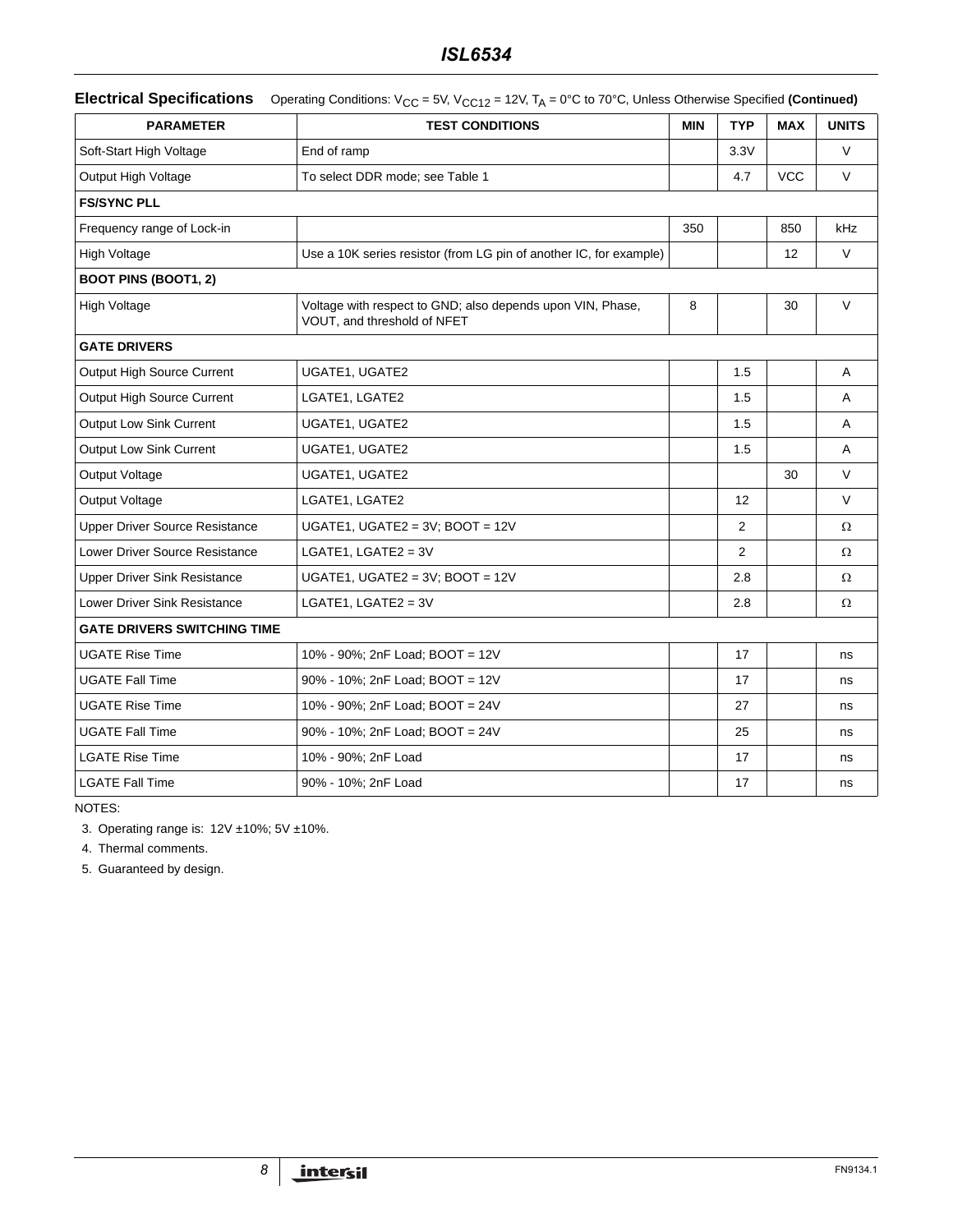# **Pin Description**





NOTES:

6. BOOT2 and UGATE2 are different order in QFN.

7. NC is No Connect

## **PGND (QFN: PGND\_1, PGND\_2)**

This pin is the Power GND for the gate drive circuits. It is not directly tied to GND inside the IC; it should be tied to GND on the board.

The QFN package has two Power GNDs; one local to each switcher; both should be connected externally to the GND plane on the board.

### **SS1/EN1, SS2/EN2, SS3/EN3**

These analog input pins have two functions. A 30µA current source charges an external capacitor (to GND), to provide a soft-start timing ramp; their respective Output voltage will follow the ramp voltage as it powers up. The 2nd function is Enable; when the input is left open (with the soft-start cap), the respective output will be Enabled after the ramp reaches the 1V level. If the input is pulled to a low logic level, the output will be disabled.

SS2/EN2 also has a special mode function; see Table 1. Tying it to VCC (5V) selects the DDR mode (where both OUT1 and OUT2 share the SS1 ramp); otherwise it will be in the Independent mode.

### **COMP1, COMP2**

These analog output pins are used to externally compensate the error amplifiers for their respective regulators.

# **VCC**

This power pin supplies bias to the control functions. It can be connected to a nominal 5V  $(\pm 10\%)$  supply, or it can function as a shunt regulator (nominal 5.8V), with an external pull-up resistor (nominally 150Ω to 12V).

## **GND**

This pin is the signal ground for the IC. The metal thermal pad under both packages is connected to the GND potential (through the IC substrate; the pad does NOT substitute for the GND pin connection). But the GND pin and the metal pad should be connected together on the board, and tied to a good GND plane (both for electrical and thermal conduction). Note that the thermal pad on both packages limits metal interconnect traces underneath the package.

# **VCC12 (QFN: VCC12\_1, VCC12\_2)**

This power pin (nominal 12V) supplies the output gate drivers, as well as some other control functions.

The QFN package has two power pins; one for each switcher. They are electrically connected internally, but allow for separate decoupling caps to better isolate the switching noise, if necessary. Even if they share one capacitor, they should both be connected externally, for lower resistance.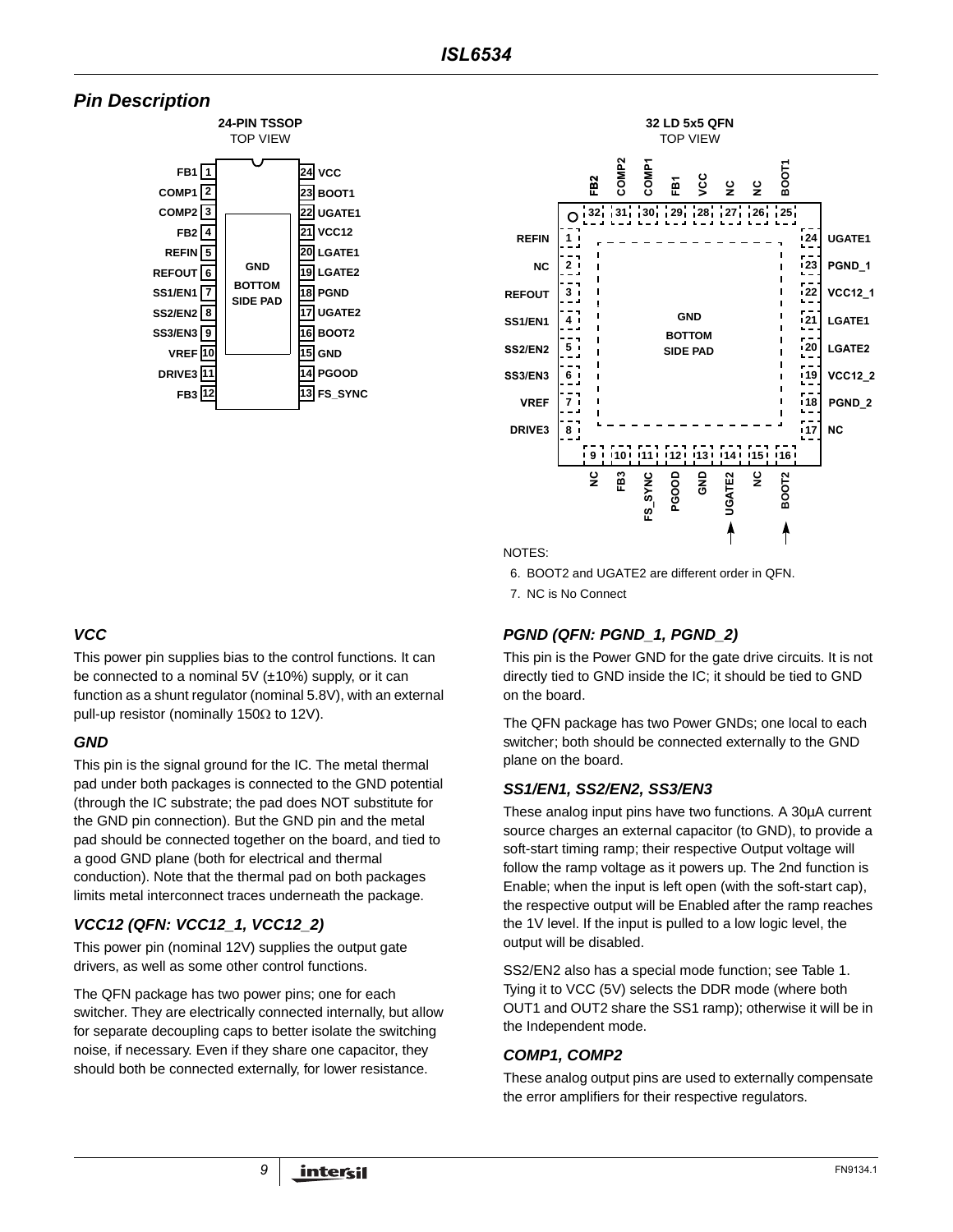# **FB1, FB2, FB3**

These analog input pins are used to set their respective regulator output voltages. A resistor divider from the output to GND is compared to a reference voltage (0.6V for OUT1 and OUT3; REFIN pin for OUT2). The compensation components also connect to these pins.

## **UGATE1, UGATE2**

These output pins provide the gate drive for the upper MOSFETs of OUT1 and OUT2 respectively; the voltage comes from its bootstrap pin, typically 12V (minus the diode drop) above the VCC12 pin.

## **LGATE1, LGATE2**

These output pins provide the gate drive for the lower MOSFETs of OUT1 and OUT2 respectively; the voltage comes from VCC12.

## **BOOT1, BOOT2**

These pins feed the bootstrap voltage (externally generated with a diode and a capacitor) to the upper MOSFETs, through the UGATE pins. Either BOOT pin can be connected directly to a power supply instead (but only if the VIN voltage of the regulator is sufficiently lower than that supply, such that the FETs have enough gate-source voltage).

## **REFIN**

This analog input is used as the reference voltage for OUT2 (the error amplifier compares it to the feedback resistor divider). This voltage is also fed into a buffer, which is output on the REFOUT pin.

## **REFOUT (VTT Buffer)**

This analog output provides a buffered version of the REFIN input, to be used by other IC's in the system. In the DDR mode, where VTT is generated from VDDQ, this output can be used as a VTT Buffer.

In addition, it can be used to select the phase relationship, but it disables the buffer in that case (see Table 1). Tying it to VCC (5V) selects 0 degrees phase (in either mode); leaving it open (where it can also be used as a reference output) selects 90 degrees phase (in DDR mode) and 180 degrees phase (in Independent Mode). A capacitor to GND is recommended for stability (see Application Considerations).

## **VREF**

This analog output pin is a 3.3V reference, which can be used by this IC (or others) as a voltage reference. A capacitor to GND is recommended for stability (see Application Considerations).

## **DRIVE3**

This pin drives the gate of an external N-Channel MOSFET, for OUT3, which is a linear regulator.

## **PGOOD**

This digital output is an open-drain pull-down device. When power is first applied to the IC, the output is pulled low, for power "Not Good". After all 3 Soft-Start pins complete their ramp up with no faults (no short detected on switchers) the power is considered "Good", and the output pin is highimpedance (to be pulled up to a logic high level with an external pull-up resistor). See the PGOOD section under Functional Description for more details.

## **FS/SYNC**

This input allows the user to adjust the internal oscillator used for the PWM outputs; a pull-down resistor will speed up the oscillator. In addition, a digital clock signal can be fed into this input, in order to SYNC its clock with the external one; this allows the clock edges to line up in a way that won't interfere with each.

#### **PINOUT NOTE:**

Note that the pin order of UGATE2 and BOOT2 are different in the two packages, due to bonding optimization. The QFN package also adds an extra VCC12 and PGND pin, and has additional No Connection pins.

# **Functional Description**

### **Overview**

There are two single-phase synchronous buck converters, and one linear regulator. Except for a common clock, the two PWM regulators are independent. Refer to Figures 2 and [3](#page-4-0)  for a quick discussion of the circuit. The right side of the diagram shows the 3 output stages with their components; each switcher has an upper and lower FET, input capacitor, bootstrap diode and capacitor, an LC output filter, and an optional snubber.

The 3rd regulator (OUT3) is a linear, with an external NFET, input and output capacitor. The output voltage is divided to FB3, and compared to an internal 0.6V reference. An RC is used for compensation.

The left side of the diagrams show the various control and programming components. Each switcher has a compensation network for stability that includes the output resistor divider. VREF and REFOUT can be used as reference voltages. There are three SS/EN pins to set the soft-start ramp of each output, and a PGOOD output to signal when they are all done. The FS SYNC pin allows options for the oscillator frequency. Each of these features will be described in more detail, either in the Functional Description or the Application Considerations.

The first regulator (OUT1) has an internal 0.6V reference. To set the output voltage level, connect a resistor divider between VOUT1 and FB1.

The second regulator (OUT2) requires an external reference connected to REFIN. For DDR memory applications (Figure 2), connect a divide-by-two resistor divider from VOUT1 to ground with the center point connected to REFIN.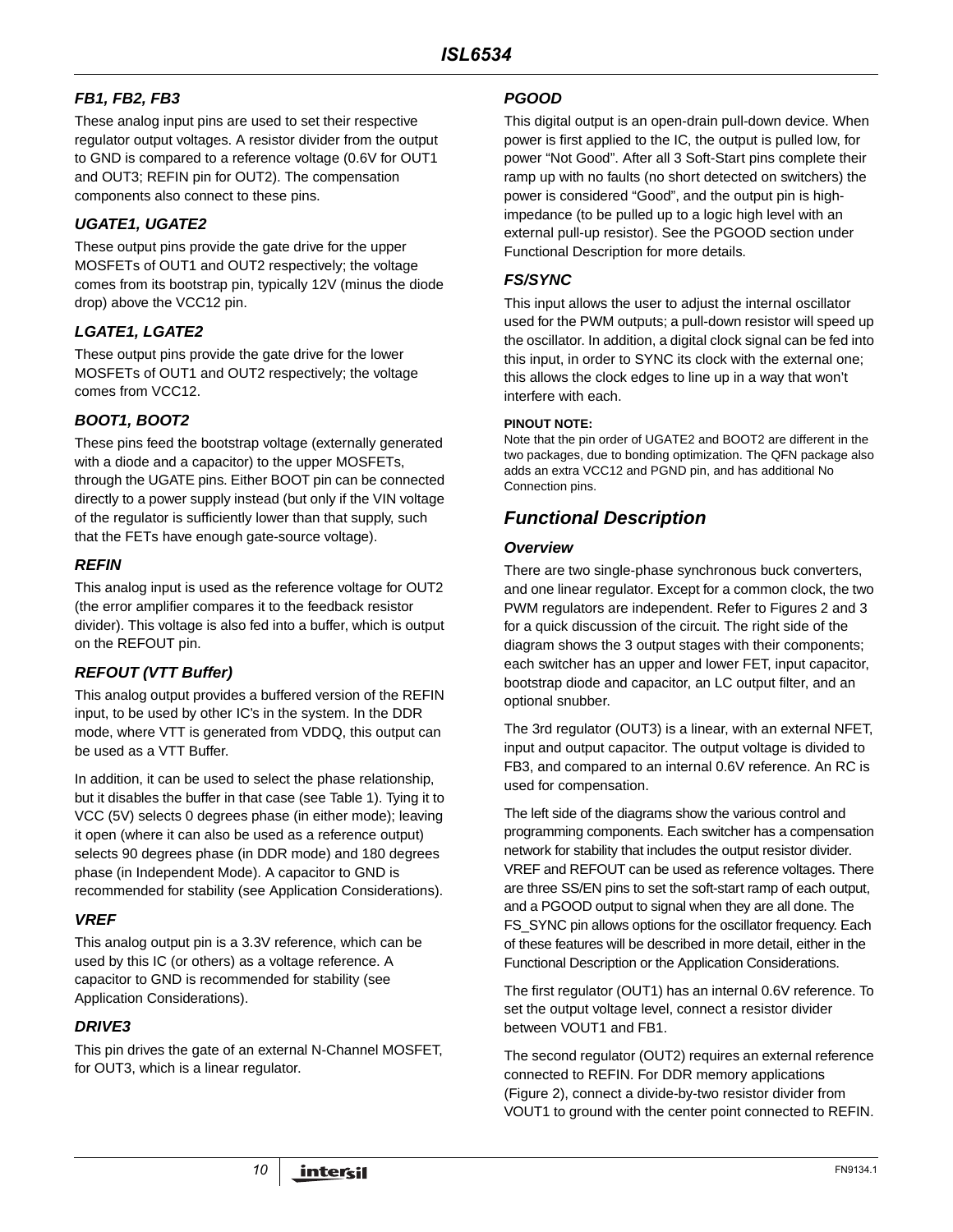This causes VOUT2 to track VOUT1 at one-half its value. Connect VOUT2 to FB2 (through the compensation resistor). A buffered copy of REFIN is provided on REFOUT.

For Independent mode operation on OUT2 (Figure [3\)](#page-4-0), a 3.3V reference is provided on VREF which can be used directly, or divided down for REFIN. A resistor divider from VOUT2 to FB2 sets the output voltage.

### **Operational Modes**

Table 1 shows how to select the various modes and phasing between the two switching regulators.

| <b>MODE</b> | EN SS2              | <b>REFOUT</b> | <b>PWM1/2</b>    | CH <sub>1</sub> /2                                     |
|-------------|---------------------|---------------|------------------|--------------------------------------------------------|
| <b>DDR</b>  | <b>VCC</b>          | <b>VCC</b>    | 0 deg            | EN1/SS1 enables<br>CH <sub>1</sub> and CH <sub>2</sub> |
| <b>DDR</b>  | <b>VCC</b>          | Open          | 90 deg           | $\epsilon$                                             |
| Independent | SS <sub>2</sub> cap | <b>VCC</b>    | 0 <sub>deg</sub> | EN1/SS1 for Ch1;<br>EN2/SS2 for Ch2                    |
| Independent | SS2 cap             | Open          | $180$ deg        | $\mathbf{f}$                                           |

**TABLE 1. MODE AND PHASE SELECTION**

DDR mode is chosen by connecting the SS2/EN2 pin to VCC (5V). In this mode, SS1/EN1 is used to enable and softstart both OUT1 and OUT2 (note that only a single 30µA current source is charging a single soft-start capacitor). In addition, VOUT1 (usually divided by 2) can be used as the REFIN for OUT2. VOUT1 is often used as VIN2 (especially when the VOUT2 current is low enough) although it is not necessary. And OUT2 does allow both sinking and sourcing of current for the DDR.

For Independent mode, SS2/EN2 is not connected to VCC. Instead it is connected to a soft-start capacitor to GND, similar to SS1/EN1. The capacitors will ramp each output independently, and each can be turned off by pulling its SS/EN pin to GND; releasing will start a new soft-start ramp. SS3/EN3 is also independent of the first two. As explained earlier, one capacitor can be shared by more than one SS/EN pin.

To select the Phase shift between Channel 1 and 2, the REFOUT pin is used. Tie it to the VCC pin to get 0 degrees in either mode (which means both switchers are in phase). In this case, the REFOUT pin is not available for use elsewhere; the buffer is disabled. Leave REFOUT open (driven to whatever voltage is supplied at REFIN) and it selects 90 degrees in the DDR mode, or 180 degrees in Independent mode; REFOUT can be used as a reference in this case. The advantage of Phase shift is to keep the switching current spikes from lining up to create even higher noise, or interaction between the channels; it also reduces the RMS current through the input capacitors, allowing fewer caps to be employed. However, depending on the VOUT to VIN ratios of both, there is no guarantee that opposite edges might not line up, depending on the duty cycles; so the user should check for that possibility.

Figure 4 shows the phases. The rising edge of LGATE1 (LG1) and LGATE2 (LG2) is fixed; the phase difference is relative to the rising edges. The falling edge of each is the variable one (determined by the duty cycle). LG1 is shown with a pulse width shorter than LG2; this is just an arbitrary example, and it does not affect the rising edges.



**FIGURE 4. PHASE OF LG2 WITH RESPECT TO RISING EDGE OF LG1**

## **Output Regulation**

The basic PWM regulator voltage is usually set up as follows: FB and the internal reference are the two inputs to the error amplifier, which are forced to be equal. The output voltage is externally divided down to the FB pin, to equal the reference. In the ISL6534, VOUT1 uses an internal 0.6V reference; VOUT2 uses an external REFIN pin for the reference. There are many variations of the above, especially when the modes (Independent or DDR) are also considered. Below are some of the cases that can be used, along with the advantages or disadvantages of each.

The following figures show the compensation circuit for VOUT1 and VOUT2; they include a full Type 3 compensation network. Also shown is the resistor divider for REFIN. Several notes:

- 1. The labeling of the resistors may not match other diagrams; they should be used just for the equations included.
- 2. The VREF pin (nominal 3.3V) is assumed here, but any other appropriate fixed voltage reference can be used as REFIN for OUT2.
- 3. One percent (or better) resistors are typically used for these resistor dividers; the overall system accuracy depends directly upon them. Exact ratios are not always possible, due to the limited values of standard resistors available; these errors must also be added to the tolerance.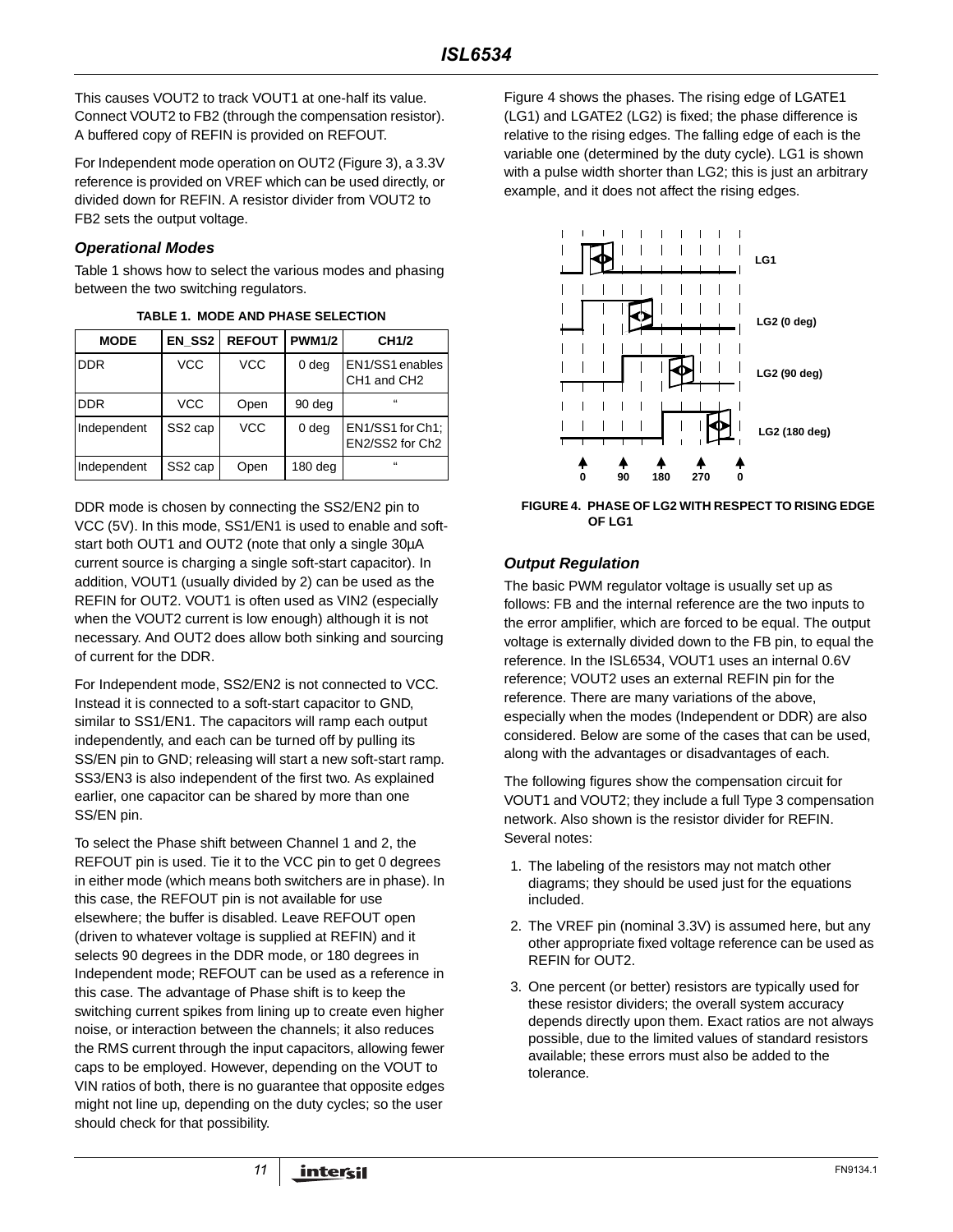### **VOUT1 (INDEPENDENT OR DDR MODE)**



#### <span id="page-11-0"></span>**FIGURE 5. RESISTOR DIVIDER FOR VOUT1 (DDR OR INDEPENDENT MODE)**

Figure [5](#page-11-0) shows the resistors for VOUT1.

Case 1 is the usual case, where R5 and R6 divide VOUT1 down to match the 0.6V internal reference. VOUT1 must be greater than 0.6V; 2 resistors are needed, and their accuracy directly affect the regulator tolerance.

Case 2 can be used only if VOUT1 equals exactly 0.6V; then no divider is needed; only one resistor (R5, which is part of the compensation) is needed, and its accuracy does not directly affect the output tolerance.

VOUT1 cannot be less than 0.6V.

- Case 1 (divide VOUT1):  $REF = 0.6V$ FB1 = VOUT1\*R6/(R5+R6)
- Case 2 (no dividers):  $REF = 0.6V$  $FB1 = VOUT1$  (no R6)

### **VOUT2 (INDEPENDENT MODE)**

Figure 6 shows the resistors for VOUT2.

Case 1 is the most general case (no restriction on VREF > or < VOUT2), and the most flexible. Both VREF and the output are divided down to the same arbitrary reference (in the 0.6V to 3.3V range for best performance). The advantage is that if either the VREF or desired output voltage changes going forward, the only board change needed is the value of 1 or more resistors. The disadvantage is that since there are two resistor dividers, both of them add to the error budget of the regulator output. The total number of resistors used is 4.

Case 2 can be used when VOUT2 is less than VREF. R3 and R4 divide the reference to match VOUT2. It saves a resistor (R2); R1 (usually ~1k $\Omega$ ) is still needed as part of the compensation, but it doesn't affect the accuracy of the output. Three resistors are needed; this is the most typical case.

Case 3 can be used only when VOUT2 is greater than VREF, which is brought directly into REFIN; then VOUT2 is divided down to match it. Only two resistors (R1, R2) are needed, and both affect the accuracy.

Case 4 can be used only if  $VREF = VOUT2$ ; this case is the most accurate (since neither has a divider), and only uses one resistor (R1, as part of the compensation).



#### **FIGURE 6. RESISTOR DIVIDERS FOR VOUT2 AND REFIN**

- Case 1 (divide both signals):  $REFIN = VREF*R4/(R3+R4)$ FB2 = VOUT2\*R2/(R1+R2)
- Case 2 (divide VREF):  $REFIN = VREF*R4/(R3+R4)$  $FB2 = VOUT2$  (no R2)
- Case 3 (divide VOUT2):  $REFIN = VREF$  (no R3, R4) FB2 = VOUT2\*R2/(R1+R2)
- Case 4 (no dividers)  $REFIN = VREF$  (no R3, R4)  $FB2 = VOUT2$  (no R2)

### **VOUT2 (DDR MODE)**

The main difference for DDR Mode is that rather than using a fixed external reference for REFIN, a reference based on VOUT1 (which is also called VDDQ for DDR) is used instead. See Figure 6.

Case 1 is again the most general case; Both VOUT1 and the VOUT2 output are divided down to the same arbitrary reference (in the 0.6V to 3.3V range for best performance). The trade-offs are the same as Case 1 for Independent mode described earlier.

Case 2 can be used when VOUT2 is less than VOUT1, which is the case for DDR (since VOUT2 = 1/2 VOUT1). It saves a resistor (R2); R1 is still needed as part of the compensation, but it doesn't affect the accuracy of the output. R3 and R4 divide the VOUT1 by 2 to match VOUT2. Three resistors are needed, two of which affect the accuracy. Since the DDR mode almost always uses the divide by two, no flexibility is lost here; just change the VOUT1 resistor divider to change VDDQ, and VOUT2 will still track at 1/2 the value.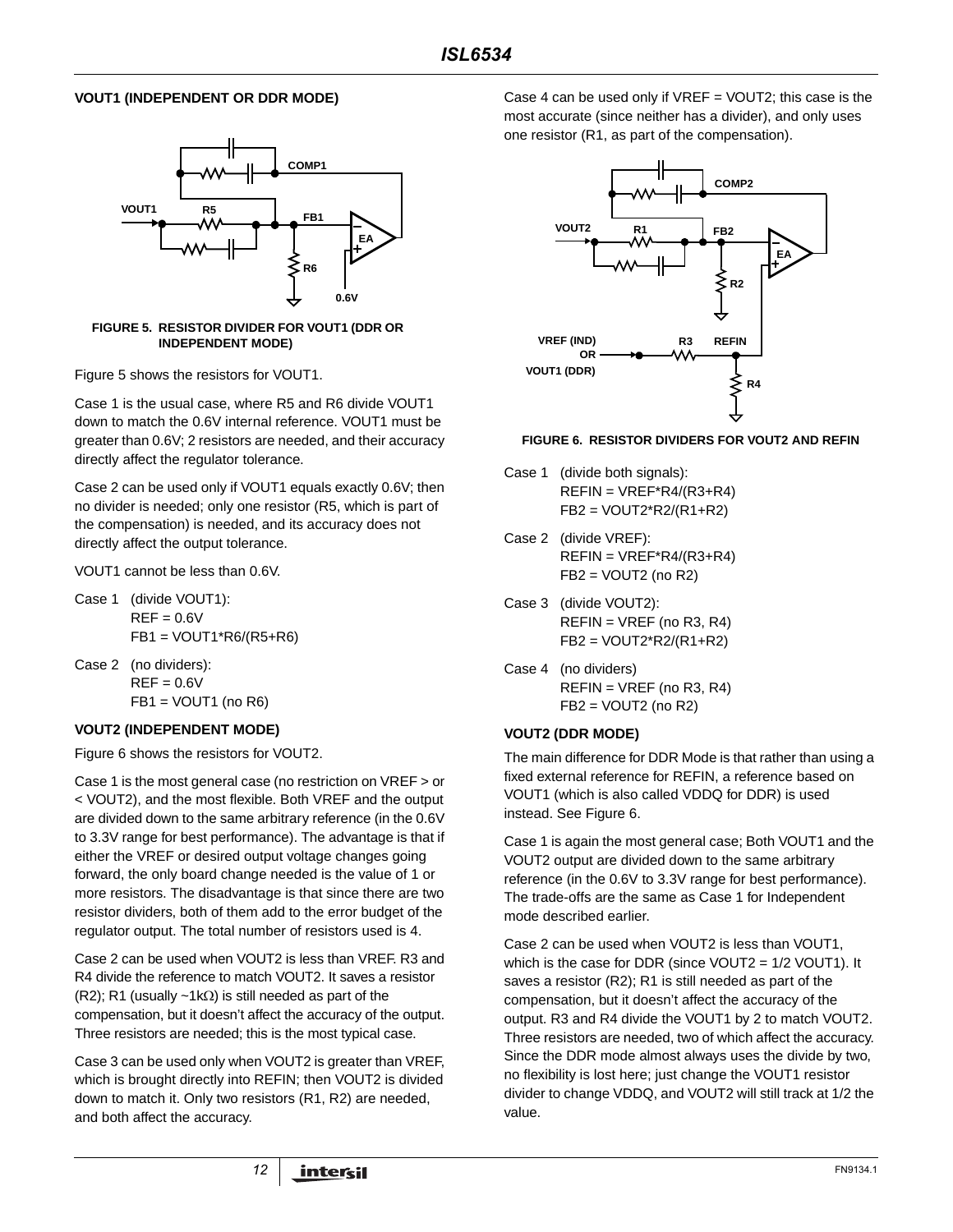Cases 3 and 4 don't apply for DDR.

- Case 1 (divide both signals):  $REFIN = VOUT1*R4/(R3+R4)$ FB2 = VOUT2\*R2/(R1+R2)
- Case 2 (divide VOUT1): REFIN = VOUT1\*R4/(R3+R4)  $FB2 = VOUT2$  (no R2)

## **Soft-Start/Enable**

Numerous combinations of independent and dependent startup are possible by the various methods of connecting the three EN/SS pins; some combinations are shown in Figures 7 and 8. In Figure 7, the three regulators enable independently and rise at rates selected by their individual soft-start capacitors C<sub>SS1</sub>, C<sub>SS2</sub>, and C<sub>SS3</sub>. In Figure 8, two diodes are used to connect to a single open-drain pull-down device (not shown); this allows one FET to disable both channels. When enabled, they will each rise at their own ramp rate. If they could use the same ramp rate, then both pins could share one capacitor and the one FET, and the diodes are not necessary. The 3rd channel is disabled and ramped independently. Note that since the EN trip point is around 1V, some care should be taken to guarantee the diode drop and the FET in series with it will always be below it.







**FIGURE 8. 1 AND 2 ENABLED TOGETHER BUT HAVE INDEPENDENT SOFT-STARTS. 3 IS FULLY INDEPENDENT.**

The soft-start pins can share the same capacitor, to ramp them all at the same rate (but since there will be 3 times the current, the value of the capacitor needs to be approximately 3 times bigger, for the same ramp rate).

Note that each output rise does not start until its SS/EN voltage reaches ~1V; the output will then start to ramp up until the soft-start is > ~3.3V (ramp is done). PGOOD will not go active unless all three ramps are >3.3V (and no faults are detected).

Figure 9 shows the start-up waveform for VOUT1 at power up. In this example, the VCC voltage is generated from the internal shunt regulator. The ramp of the 12V is controlled by the external power supply; it can vary widely, depending upon the type and model used. The ramp of the shunt more or less follows the VCC12 until it reaches its regulation point at ~5.8V. Both VCC and VCC12 must be past their rising POR trip points before SS1 starts rising. The order doesn't matter, and may be different, especially when the VCC uses an independent supply.



**FIGURE 9. STARTUP (VCC12, VCC, SS1/EN1, VOUT1)**

When SS1 reaches ~1V, the output starts up (the switching noise becomes apparent then). Note that if VIN1 is tied to a supply other than either VCC or VCC12, then it MUST be up above the desired output voltage (or at least ramping there ahead of the output) before the SS/EN1 reaches ~1V. If not, the short-circuit protection will trigger, and shut down all three outputs, requiring a POR on either VCC or VCC12 to restart. If either VCC or VCC12 is used as VIN, then the voltage levels should be sufficient, as long as the design can function at the POR levels, since both must hit their POR levels before starting up. So, for example, if the VCC12 supply was also used as VIN, then as long as the output could start up at  $VIN = -8V$  (the VCC12 rising POR trip point) the start-up condition is satisfied.

## **PGOOD**

The open-drain pull-down device is on when power is first applied to the IC, forcing the pin to a logic low, for power "Not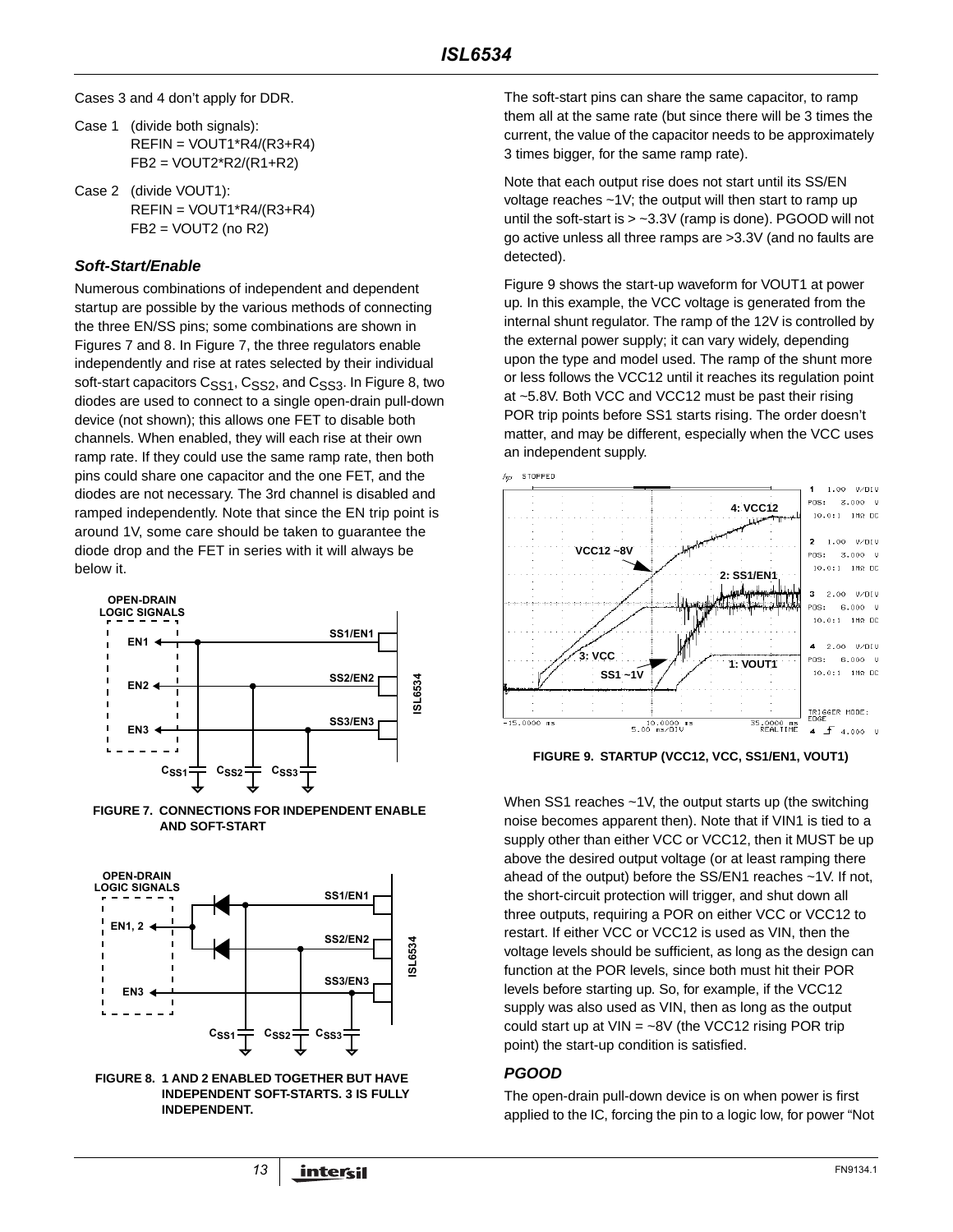Good". After all 3 Soft-Start pins complete their ramp up with no faults (no short detected on either switcher), the power is considered "Good", and the output pin goes high-impedance (to be pulled up to a logic high level with an external pull-up resistor). Figure 10 shows a DDR example, with a fast SS1, a slower SS3, VOUT3 and the PGOOD output. The PGOOD waits for the last of the SS signals (SS3 here) to reach their ramp-done trip point before it goes high.





Note that if any of the SS/EN pins is held low, PGOOD will not go high; thus, if one of the three outputs is not used, and the PGOOD function is desired, then the SS/EN should be allowed to charge high, and the other pins of the unused regulator should be tied so as not to cause a fault or shutdown. Options for OUT1 include: tying FB1 to COMP1, or tying FB1 to VCC, and leaving COMP1 open. VOUT2 is a little more difficult; Tie REFIN, FB2, COMP2 to GND; or tie FB2 to COMP2, and tie REFIN to a voltage well under 3V (to avoid the short-circuit shutdown). In all of these cases, leave the LGATE and UGATE pins open; tie BOOT pin to VCC12.

Once the power is "Good", PGOOD will pull low if any of the 3 SS/EN pins is pulled low. Also, if a short is detected on either switcher, then the PGOOD will pull low, for as long as the condition is there. Note that if OUT1 or OUT2 has a short detected which stays there for 1-2 clock pulses, all three regulators will shut down, and wait for a power-down and up cycle to reset (either VCC or VCC12 (or both) must power down and up). If the short-circuit is not there long enough to shut down, it may still cause PGOOD to go low momentarily. If this causes a system issue, a filter capacitor could be tried; it should be at least several nF to be effective.

Note that this is not a full-feature PGOOD; it is not directly monitoring if the VOUT1 or VOUT2 drops below a set UV level; it only checks for the simple short-circuit condition, via the COMP pins. And it is not monitoring VOUT3 at all. So it is a good indication that all three outputs have ramped up, but it is less useful as a monitor from that point on.

Since PGOOD is an open-drain pull-down device, it usually requires an external pull-up resistor; however, if the pin is not used, no resistor is necessary. A value in the range of 1kΩ to 10kΩ is typical.

### **POR**

Both the VCC (5V) and VCC12 (12V) are monitored for Power-On-Reset, as shown in the Specification Table. The two POR outputs are logically gated together, such that both have to be above their rising trip points to enable the SS/EN ramps to start (if they are not held low) and then enable each output. Either POR output can go below its falling trip point to disable all outputs, and then back to restart the enable operation.

#### **Shunt Regulator**

The ISL6534 must have both a 12V (for VCC12) and a 5V power supply (for VCC); both must be above their respective POR rising trip points to enable the outputs to start switching. The shunt regulator (nominal 5.8V) was designed for those systems that do not have a 5V supply available; the range of the shunt (5.6V to 6.0V) was designed not to overlap the usual 4.5V to 5.5V range of typical power supplies. An external resistor between VCC12 and VCC is required; a typical value of 150 $Ω$  is the recommended starting value (it may change due to other factors, such as VCC12 voltage, VBS voltages, oscillator frequency, etc.). Note that the dissipation of the resistor is approximately 1/4W; it needs to be sized accordingly. For example, 12V - 5.8V = 6.2V across the 150 $\Omega$  resistor is 41mA;  $P = IV = 0.256$ W. Several low-power resistors in parallel can also be used. See Figure 11.

Note that in either case, both VCC and VCC12 pins have small decoupling capacitors (typically 1.0 to 10.0µF); they should each be located near their pin, with a via to the GND plane.



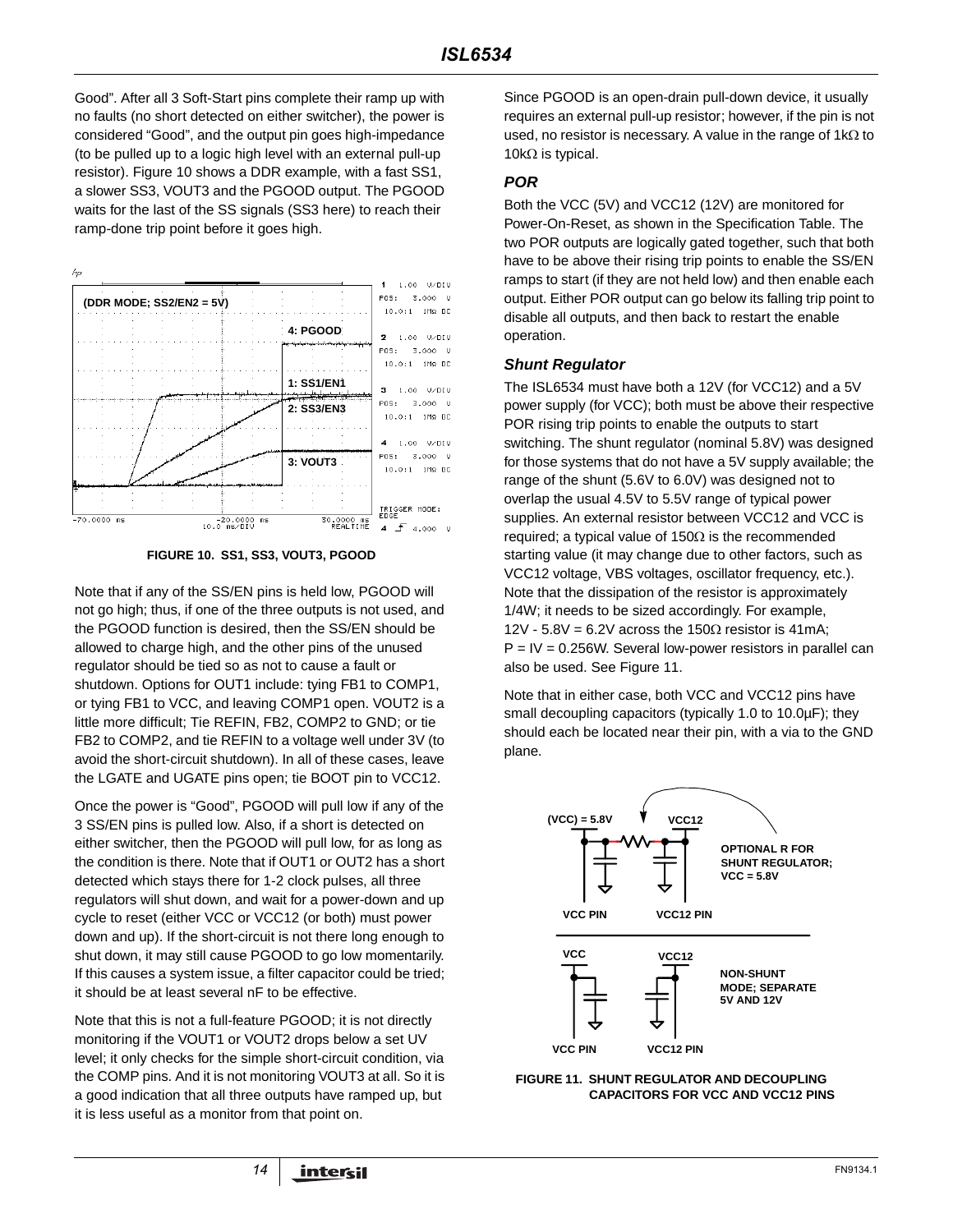## **Short-Circuit Protection**

There is no current sensing or  $r_{DS(ON)}$  sensing or Under-Voltage sensing on the ISL6534. However, if either Channel 1 or 2 output is shorted while active, there is a simple detection on the error amp COMP output that implies either Over-Current or Under-Voltage; the PGOOD pin goes low immediately. If the condition persists for 1-2 internal clock cycles (3-6µs at 300kHz), then ALL 3 Outputs are latched off, requiring either a VCC or VCC12 POR to restart. The protection was not designed to work for the case of powering up an output into a short-circuit, and there are limitations on detecting applied shorts. Note that the linear regulator has no short-circuit protection.

See Application Considerations for more details.

## **Oscillator**

The internal oscillator is nominally 300kHz (±20% tolerance) with no external components required, as measured at either of the LG or UG pins. To run faster, a resistor from FS\_SYNC pin to GND will speed up the frequency. See Figure 12 for a curve that shows the frequency versus resistor value. Note that the curve is steep as it approaches 300kHz; operation in this area is not recommended. Since this pin has several functions muxed onto it, it is important that they do not interfere with each other. Thus, the circuit that looks for the resistor will shut off (and default to the 300kHz) if it doesn't see a current in the expected range. There should not be any excessive capacitive loading on the pin either, and if a resistor is used, it should be located very close to the FS\_SYNC pin.



**FIGURE 12. TYPICAL CLOCK PERIOD vs FS\_SYNC RESISTOR TO GND**

#### **SYNC**

With multiple switching regulators running on the same board at similar, but independent frequencies, there may be interference between them; a "beat" frequency can develop, based on the difference between the two frequencies. To avoid this situation, the ISL6534 has a synchronization circuit that will read an external frequency, and make the ISL6534 follow it. The typical circuit involves taking the LG (Lower Gate) signal from another regulator, going through a series 10k $\Omega$  resistor (to limit the current), and connecting to the FS\_SYNC pin (with no other resistors attached). Within a few internal clock cycles, the ISL6534 will lock-in to the new frequency, and run normally as if it were programmed to run there. If the signal is lost for any reason, after a set number of clock cycles, the ISL6534 will go back to its default internal frequency. Note: Do not use the oscillator of another regulator directly, since the ISL6534 will scale it up by 4 to match its own internal oscillator; using the LGATE signal will allow the ISL6534 to match its LGATE to the same frequency. See Figure 13.

Note that the SYNC circuit expects to see a stable frequency, and can be fooled by variations. For example, if the gate signal used has both leading and falling edge modulation, or an extreme duty cycle, that might cause some confusion. Skipping clock cycles completely may also be misinterpreted as a much longer period. The SYNC circuit was designed to work over a range of 350kHz to 850kHz.



**FIGURE 13. CONNECTION OF FS\_SYNC TO THE LGATE OF ANOTHER SWITCHING REGULATOR**

# **Application Considerations**

## **Decoupling Capacitors**

Both the VCC12 and VCC pins should have a decoupling ceramic capacitor (typical values are 1 - 10µF), located as near to the pin as possible, and with the GND connection as a via to a wide GND plane. A low-value resistor in series with the capacitor may help isolate the switching noise from the power supply from affecting the capacitor, especially if either pin is sharing a power supply with other noisy circuits (but adding a resistor in series with the shunt regulator resistor gives no advantage).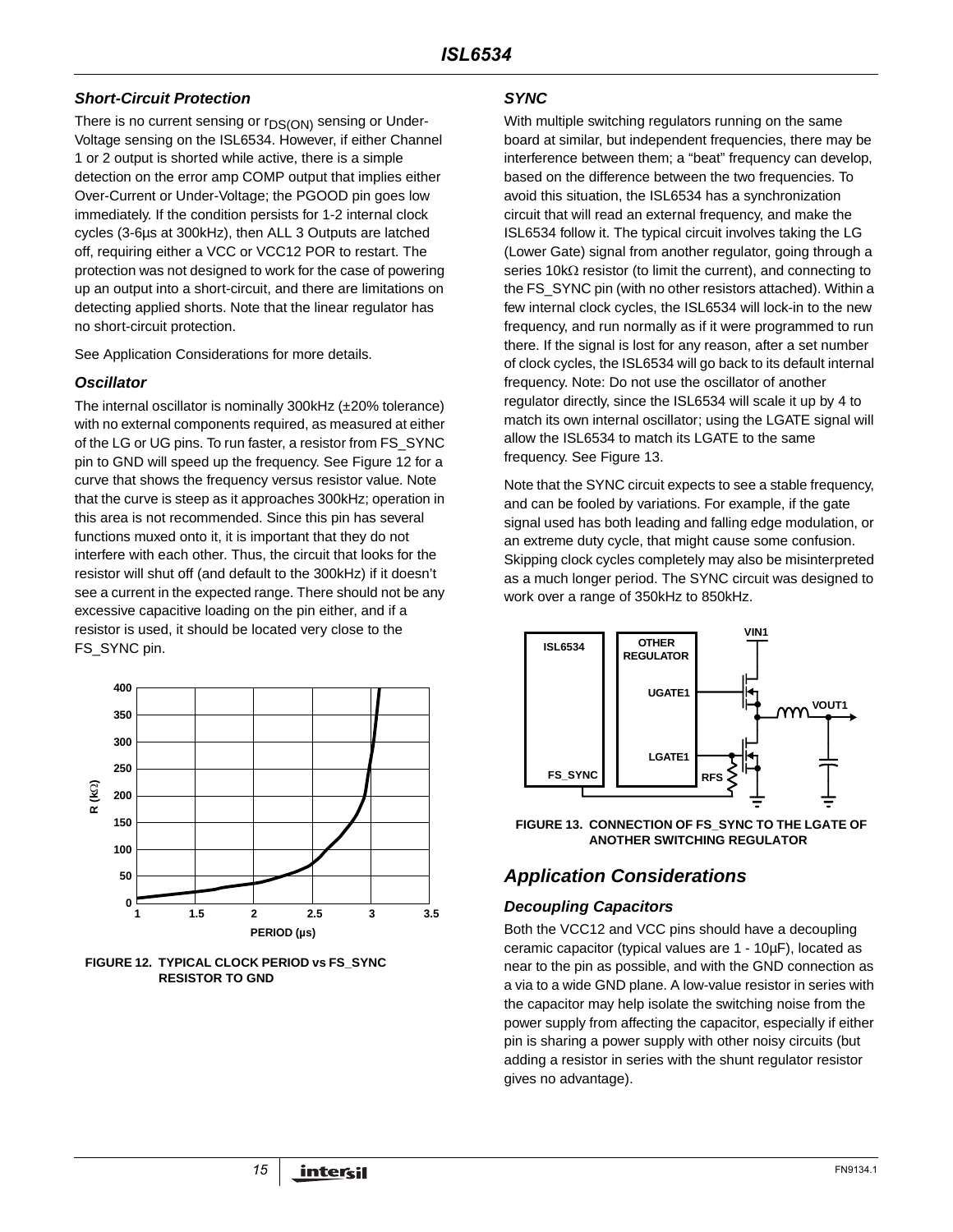# **SS\_EN Capacitors**

The basic formula for the soft-start is:

 $t = C \cdot \frac{dV}{I}$ 

where

t is the soft-start ramp time C is the external capacitor to GND on the SS pin dV is the voltage the ramp charges up to (nominal value is 3.3V) I is the charging current (nominal 30µA). time (in ms) =  $110 \times C$  (in  $\mu$ F). Or:

Plugging in the known values, and adjusting units, time (in ms) = 110  $*$  C (in  $\mu$ F). So, for example, a 0.1 $\mu$ F capacitor will give a ramp time of 11ms, and a 1.0µF capacitor will give a ramp time of 110ms, which is around the practical maximum value allowed, before noise and leakage and other factors start changing the formula. Faster ramps are allowed, as long as the input supplies are capable of charging the output capacitors (and possibly the load currents, if present at power-up), without drooping too much (for example, if either the 5V or 12V supply is dragged down below its POR falling trip point, because of output loading, that might imply that the output ramp is too fast (or perhaps bigger input capacitors are needed, or possibly other explanations as well).

Note that the above formula determines how long the Soft-Start ramp time is. But since the outputs don't turn on until the SS/EN pin reaches ~1V, that means the actual time the output ramps is only ~70% of the total SS ramp.

Note that each of the three regulators can have its own independent ramp rate, as well as their own independent enable function (pulling one of the SS\_EN pins below 1V nominal will shut down that output). Two or three pins can be tied together to share a common ramp and enable; but note that there are now two or three times the current charging a single cap, so the formula should be adjusted accordingly. If you need the same ramp rate, but separate enable functions, then don't share the capacitor; just use the same value capacitor on each, which will still allow independent enabling. If you need different ramp rates, but want to share a single enable signal, you will probably need to connect a separate pull-down FET to each pin, and just drive their gates from a common signal, or use diodes to isolate a single FET to multiple pins (as previously shown in Figures 7 and 8).

# **VREF/REFOUT Capacitors**

The VREF output may require a small capacitor to GND to remain stable; 1.0µF is recommended. If the output is not used (for example, in DDR mode, where if VOUT1 is divided down for REFIN); it could be left open, but the additional noise and current draw may be objectionable. So even then, a capacitor is recommended.

The REFOUT output is similar; a 0.1µF capacitor is recommended. If the output is not used, it could be left open, but the additional noise and current draw may be objectionable. So even then, a capacitor is recommended.

## **Linear (VOUT3) Component Selection**

Once the VIN3 and VOUT3 levels are defined, the NFET is chosen to handle the output load current and the power dissipation it creates. The power is determined by:  $Power = (VIN3 - VOUT3) \cdot ILOAD$ 

Even if the FET is in a good thermal package (such as a D-PAK), the mounting of the FET will determine how much power dissipation is allowed. If simply placed on a pad on an FR4 board, the dissipation will be limited by the area of the pad; the more area, the lower the temperature will be. The recommendation is to use large plane areas, as well as thermal vias to the back of the board, plus additional area there, if possible. Even then, power dissipation is usually limited to 1W or so, which would give 1A (assuming a 1V drop from VIN3 to VOUT3). See Figure 14.



#### **FIGURE 14. LINEAR (VOUT3) REGULATOR COMPONENT SELECTION**

The output capacitor  $C<sub>OUT3</sub>$  should be chosen for output filtering and transient response needs. However, the output capacitor also affects the stability of the regulator, so the choice is limited to a range of acceptable values, which include the capacitance and its ESR (Effective Series Resistance).

The input capacitance  $C_{1N3}$  is chosen to keep the input supply from changing too much when the output current load changes; this is related to transient response.

The resistor ratio is chosen to divide the desired output voltage down to make the FB3 pin = 0.6V. A typical value of 1kΩ for the combined resistance is a good starting value. The full equation is  $VOUT3*(R2/(R1+R2) = FB3 = 0.6V$ .

Compensation components R3 and C3 are chosen to make the output stable under the conditions being used. Choose the values to add a zero around 30kHz to cancel a pole. Values of 4.75K and 6800pF are a good starting point.

NOTE: If the Linear output is not used, leave SS/EN3 open (or tie to SS1 or SS2); and tie DRIVE3 to FB3, with no other components; this should disable VOUT3, but keep PGOOD active for VOUT1 and VOUT2.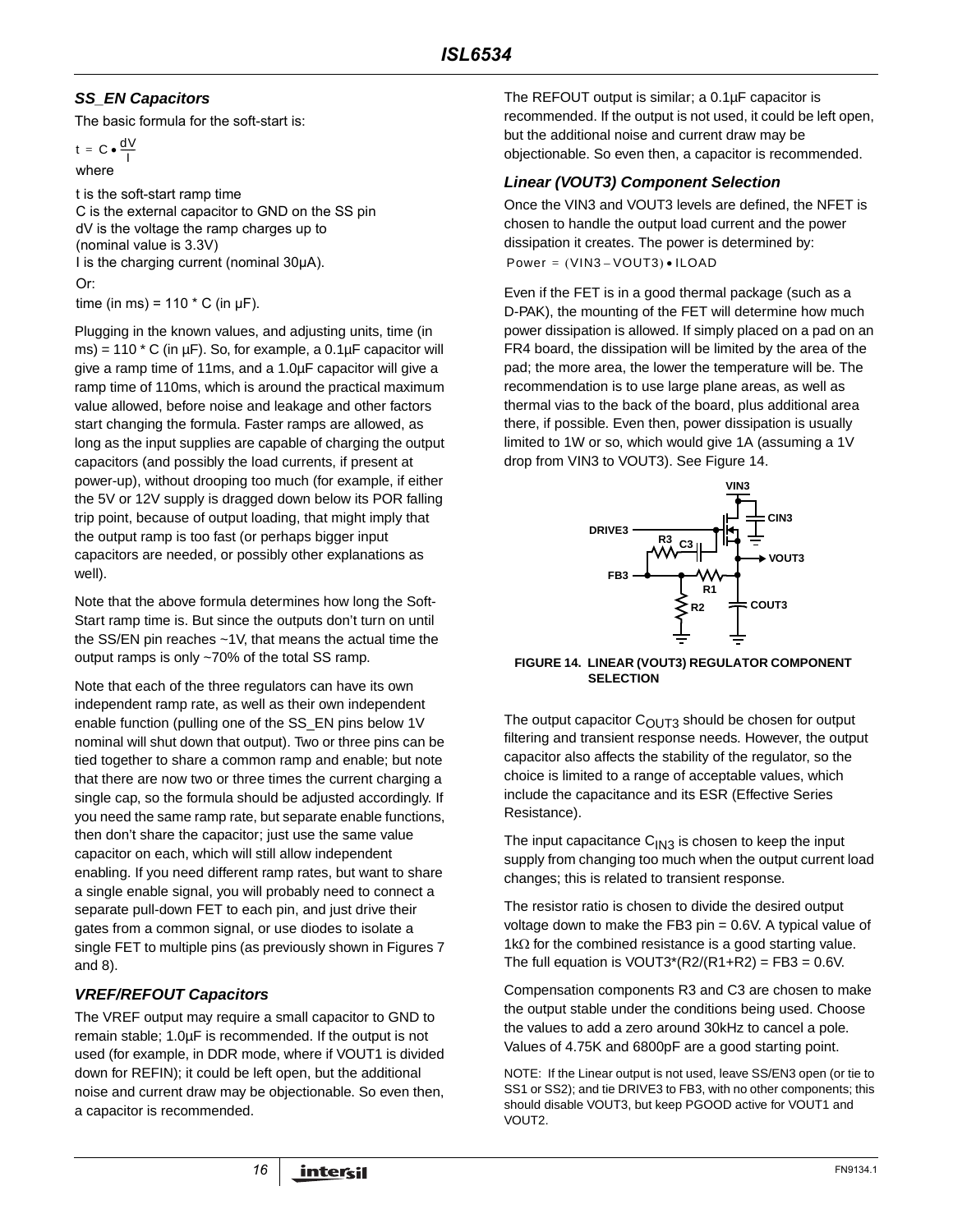## **Connecting One Input from Another Output**

Often, one of the 3 outputs generated is used as the input voltage to a 2nd (and perhaps 3rd); the general case includes input or outputs of other IC regulators as well. This can be done, with a few precautions in mind.

- 1. The first output must be designed and sized for its own load current, plus the expected input current of the other channels.
- 2. The sequencing of the outputs must be consistent. The first output cannot be disabled or have a much slower SS/EN ramp than the input channel, in order to take full advantage of the soft-start. If the VIN is not present when the 2nd regulator tries to start up, that can be interpreted as a short-circuit, and the whole IC could be shut down.
- 3. The output capacitor of the first is now also the input capacitor of the 2nd, so it needs to be chosen and sized for both conditions. For example, transients on the first output show up on the input of the 2nd; and input current transients on the 2nd can affect the output of the first. There may also be trade-offs of the placement of the various capacitors; some might be near the output FETs of the first, and some near the input FETs of the 2nd.
- 4. The linear regulator has no short-circuit protection. However, if VIN3 is connected to one of the switcher outputs, a short on the linear output may be detected; but it is subject to all the cautions mentioned in the SHORT-CIRCUIT PROTECTION section.

#### **Feedback Compensation**

The compensation required for VOUT1 and VOUT2 is similar to many other switching regulators, and the same tools can be used to determine their component values. Note that VOUT1 and VOUT2 are similar with respect to the compensation; the only difference is their reference voltages (fixed 0.6V versus REFIN, which does not directly affect the component values). The schematics show type 3 compensation, but the simpler type 2 is also possible, under the right conditions. It is recommended to have footprints for the Type 3, in case it is ever needed; the type 2 is a subset of that. A simple rule of thumb is that when bulk capacitors are used on the outputs, the ESR is often high enough (10's - 100mΩ) to use Type 2 compensation. But if only ceramic capacitors (ESR  $\sim$  1's m $\Omega$ ) are used on the outputs, then most likely Type 3 will be required. Note that the component labels match the equations given in this section, but may not match other diagrams in this datasheet.

Figure 15 highlights the voltage-mode control loop for a synchronous-rectified buck converter. The output voltage (Vout) is regulated to the Reference voltage level. The error amplifier (Error Amp) output ( $V_{E/A}$ ) is compared with the oscillator (OSC) triangular wave to provide a pulse-width modulated (PWM) wave with an amplitude of  $V_{IN}$  at the PHASE node. The PWM wave is smoothed by the output filter  $(L<sub>O</sub>$  and  $C<sub>O</sub>)$ .

The modulator transfer function is the small-signal transfer function of Vout/ $V_{E/A}$ . This function is dominated by a DC Gain and the output filter ( $L<sub>O</sub>$  and  $C<sub>O</sub>$ ), with a double pole break frequency at F<sub>LC</sub> and a zero at F<sub>ESR</sub>. The DC Gain of the modulator is simply the input voltage  $(V_{1N})$  divided by the peak-to-peak oscillator voltage ∆V<sub>OSC</sub>.



#### **MODULATOR BREAK FREQUENCY EQUATIONS**

$$
F_{LC} = \frac{1}{2\pi \cdot \sqrt{L_0 \cdot C_0}}
$$
  

$$
F_{ESR} = \frac{1}{2\pi \cdot (ESR \cdot C_0)}
$$

The compensation network consists of the error amplifier (internal to the ISL6534) and the impedance networks  $Z_{IN}$ and  $Z_{FB}$ . The goal of the compensation network is to provide a closed loop transfer function with the highest 0dB crossing frequency ( $f_{OdB}$ ) and adequate phase margin. Phase margin is the difference between the closed loop phase at  $f_{0dB}$  and 180<sup>o</sup>. The equations below relate the compensation network's poles, zeros and gain to the components (R1, R2, R3, C1, C2, and C3) in Figure 15. Note again that the component names from Figure 15 apply to the equations below; they may be labeled with different names elsewhere in this document. Use these guidelines for locating the poles and zeros of the compensation network: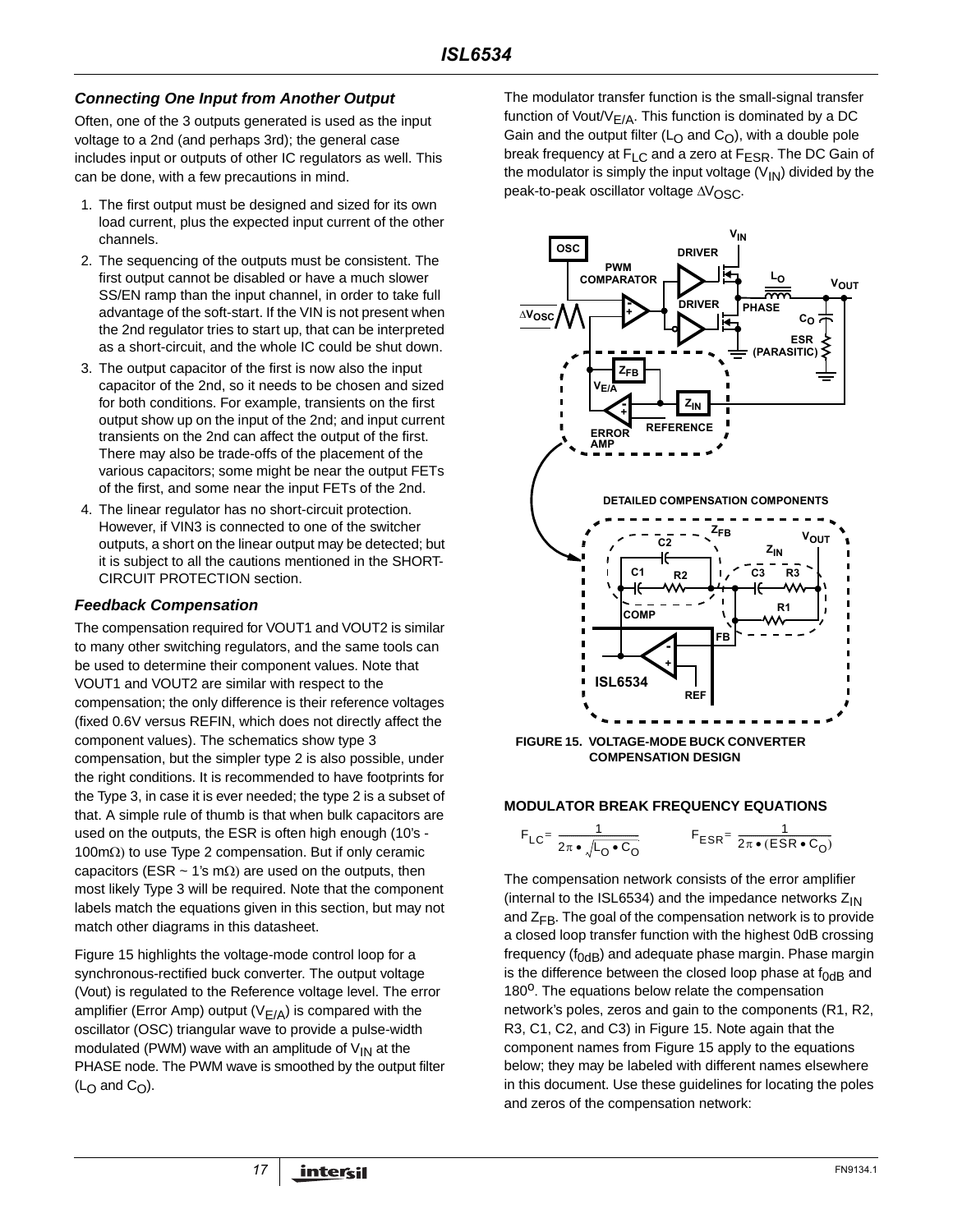#### **COMPENSATION BREAK FREQUENCY EQUATIONS**

$$
F_{Z1} = \frac{1}{2\pi \cdot R2 \cdot C1}
$$
  
\n
$$
F_{P1} = \frac{1}{2\pi \cdot R2 \cdot (C1 \cdot C2)}
$$
  
\n
$$
F_{Z2} = \frac{1}{2\pi \cdot (R1 + R3) \cdot C3}
$$
  
\n
$$
F_{P2} = \frac{1}{2\pi \cdot R3 \cdot C3}
$$

- 1. Pick Gain (R2/R1) for desired converter bandwidth
- 2. Place 1<sup>ST</sup> Zero Below Filter's Double Pole  $(-75\% \text{ F}_{1 C})$
- 3. Place 2ND Zero at Filter's Double Pole
- 4. Place 1<sup>ST</sup> Pole at the ESR Zero
- 5. Place 2<sup>ND</sup> Pole at Half the Switching Frequency
- 6. Check Gain against Error Amplifier's Open-Loop Gain
- 7. Estimate Phase Margin Repeat if Necessary

Figure 16 shows an asymptotic plot of the DC-DC converter's gain vs. frequency. The actual Modulator Gain has a high gain peak do to the high Q factor of the output filter and is not shown in Figure 16. Using the above guidelines should give a Compensation Gain similar to the curve plotted. The open loop error amplifier gain bounds the compensation gain. Check the compensation gain at  $F_{P2}$ with the capabilities of the error amplifier. The Closed Loop Gain is constructed on the log-log graph of Figure 16 by adding the Modulator Gain (in dB) to the Compensation Gain (in dB). This is equivalent to multiplying the modulator transfer function to the compensation transfer function and plotting the gain.



#### **FIGURE 16. ASYMPTOTIC BODE PLOT OF CONVERTER GAIN**

The compensation gain uses external impedance networks  $Z_{FB}$  and  $Z_{IN}$  to provide a stable, high bandwidth (BW) overall loop. A stable control loop has a gain crossing with - 20dB/decade slope and a phase margin greater than  $45^\circ$ . Include worst case component variations when determining phase margin.

## **FET Selection (VOUT1, VOUT2)**

The typical FET expected to be used will have a low  $r_{DS(ON)}$ (5-10mΩ) and a low Vgs (Gate-to-source threshold voltage; 1-2V). It can be packaged in a thermally enhanced SO-8 IC package (where the drain leads are thermally connected to the leadframe under the die, or similar approaches), or even in more conventional power packages (D-PAK). If the FETs are surface mounted to the PCB, with only the area of the power planes to conduct the heat away, then the maximum load current will be limited by the thermal ratings under those conditions. Using conventional heatsinks or sufficient airflow can extend the limit of dissipation.

FETs can be paralleled for higher currents; this spreads the heat between the FETs, which helps keep the temperature lower. However, the gate driver is now driving twice the gate capacitance, so there will be more dissipation in the ISL6534 gate drivers.

Typical values for maximum current (based on 8-pin SOIC FETs surface-mounted on PCB, with no heatsinks or airflow) are 5A for a dual FET; 10A for single FETs for upper and lower; and 20A for two FETs in parallel for both upper and lower. These are just rough numbers; many factors affect it, such as PCB board area available for heatsinking planes, how close other dissipative devices are, etc.

In general (and especially for short UGATE duty cycles, such as converting 12V input down to 1V or 2V outputs), the upper FET should be chosen to minimize the Gate charge, since switching losses dominate. Since the lower FET is on most of the time, low  $r_{DS(ON)}$  should be the main consideration.

The ISL6534 requires 2 N-Channel power MOSFETs for each switcher output. These should be selected based upon  $r_{DS(ON)}$ , gate supply requirements, and thermal management requirements. The following are some additional guidelines.

In high-current applications, the MOSFET power dissipation, package selection and heatsink are the dominant design factors. The power dissipation includes two loss components; conduction loss and switching loss. The conduction losses are the largest component of power dissipation for both the upper and the lower MOSFETs. These losses are distributed between the two MOSFETs according to duty factor (see the equations below). Only the upper MOSFET has switching losses, since the FET body diode (or optional external Schottky rectifier) clamps the switching node before the synchronous rectifier turns on.

$$
P_{\text{UPPER}} = I_0^2 \times r_{DS(ON)} \times D + \frac{1}{2} I_0 \times V_{\text{IN}} \times t_{SW} \times Fs
$$
  

$$
P_{\text{LOWER}} = I_0^2 \times r_{DS(ON)} \times (1 - D)
$$

Where: D is the duty cycle =  $V_O/V_{IN}$ ,  $t<sub>SW</sub>$  is the switching interval, and Fs is the switching frequency.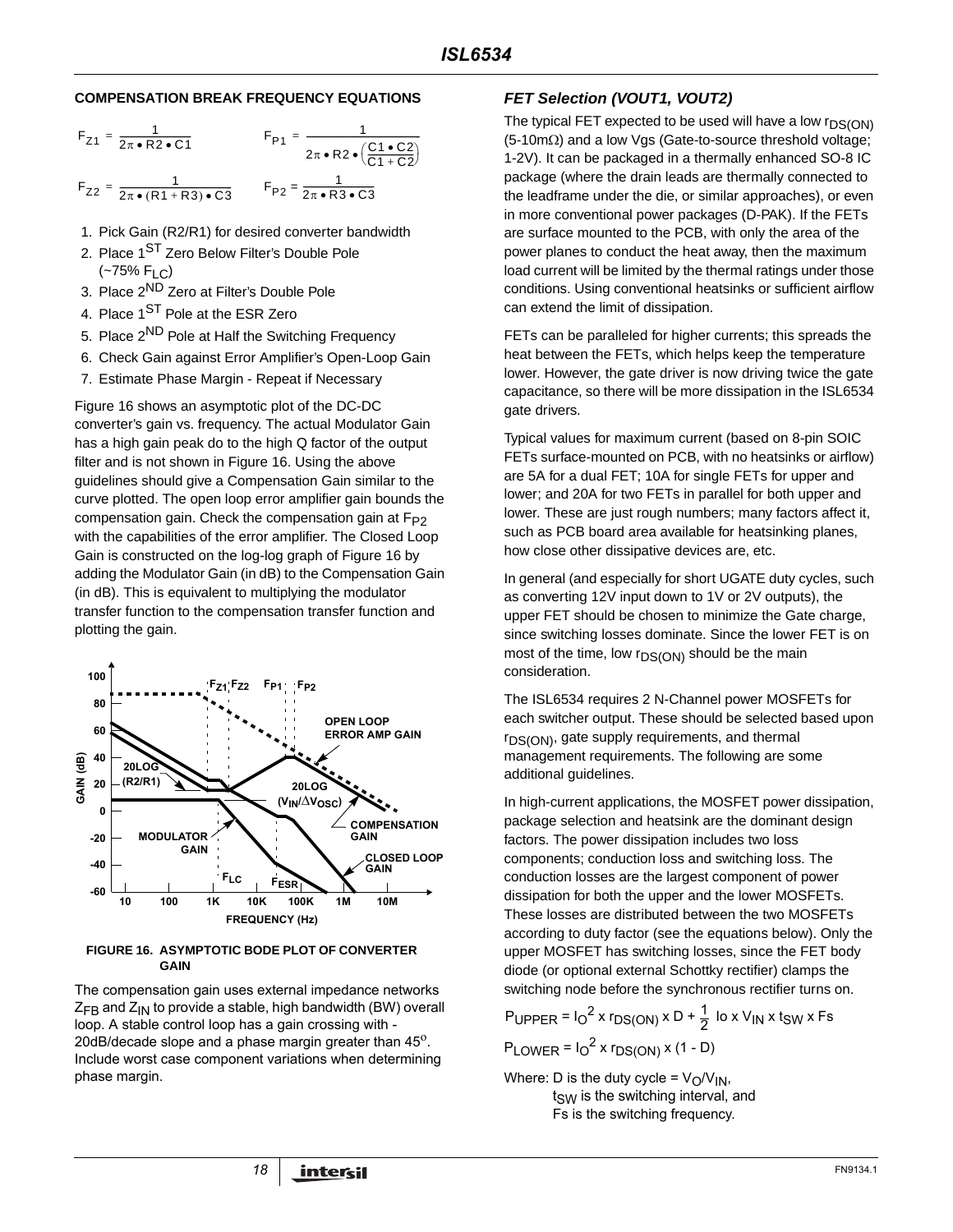These equations assume linear voltage-current transitions and do not adequately model power loss due the reverserecovery of the lower MOSFETs body diode. The gate-charge losses are dissipated by the ISL6534 and don't heat the MOSFETs. However, large gate-charge increases the switching interval,  $t_{SW}$  which increases the upper MOSFET switching losses. Ensure that both MOSFETs are within their maximum junction temperature at high ambient temperature by calculating the temperature rise according to package thermal-resistance specifications. A separate heatsink may be necessary depending upon MOSFET power, package type, ambient temperature and air flow.

Standard-gate MOSFETs (typically 30V breakdown and 20V maximum gate voltage) are normally recommended for use with the ISL6534, especially since 12V is expected to be available to drive the gates. However, logic-level gate MOSFETs can be used under special circumstances. The input voltage, upper gate drive level, and the MOSFETs absolute gate-to-source voltage rating determine whether logic-level MOSFETs are appropriate.

Figure 17 shows the upper gate drive (BOOT pin) supplied by a bootstrap circuit from VCC12. The boot capacitor,  $C_{\text{BOOT}}$  develops a floating supply voltage referenced to the PHASE node. This supply is refreshed each cycle to a voltage of VCC12 less the boot diode drop  $(V_D)$  when the lower MOSFET, Q2 turns on. A logic-level MOSFET can only be used for Q1 if the MOSFETs absolute gate-to-source voltage rating exceeds the maximum voltage applied to VIN = VCC12. Note that a lower voltage supply (such as 5V) can also be used for bootstrapping, which would allow for a lower gate voltage rating; but only if the lower voltage is still high enough to turn the upper FET on hard enough. For Q2, a logic-level MOSFET can be used if its absolute gate-tosource voltage rating exceeds the maximum voltage applied to VCC12.



**FIGURE 17. UPPER GATE DRIVE - BOOTSTRAP OPTION**

Figure 18 shows the upper gate drive supplied by a direct connection to VCC12. This option should only be used in converter systems where the main input voltage is +5 VDC or less. The peak upper gate-to-source voltage is approximately VCC12 less the input supply. For +5V main power and +12 VDC for the VIN bias, the gate-to-source voltage of Q1 is 7V. A logic-level MOSFET may be a good choice for Q1 (again, check the max gate voltage ratings) and a logic-level MOSFET can be used for Q2 if its absolute gate-to-source voltage rating exceeds the maximum voltage applied to VCC12.



**FIGURE 18. UPPER GATE DRIVE - DIRECT VCC12 DRIVE OPTION**

#### **Bootstrap Trade-offs**

Note again that bootstrapping to 12V requires that the upper FET have a maximum gate-source rating of greater than 12V. Since the LGATE output is sourced from the VCC12 supply in all cases, the lower FET must also have the high rating. So this may rule out using some 20V breakdown FETs that have gate ratings of 12V or less.

Figure 17 shows the diode  $D_{\text{BOOT}}$  and bootstrap capacitor  $C_{\text{BODT}}$ . A small capacitor (~1µF; not shown) is sometimes used as a local decoupling cap; it should be placed near the anode of the diode to GND.

The anode of the diode is shown tied to VCC12, but it can also connect to VCC (even in the shunt regulator mode) or to VIN or to another appropriate supply.

Figure 18 shows the direct hookup; the advantage is that two components ( $D_{\text{BOOT}}$  and  $C_{\text{BOOT}}$ ) are not needed; a possible disadvantage is that the VCC12 may not be the optimum voltage for efficiency (perhaps a bootstrap diode/capacitor to 5V would be better, for example). Once again, a small capacitor (not shown) located near the BOOT1 pin is sometimes used for decoupling.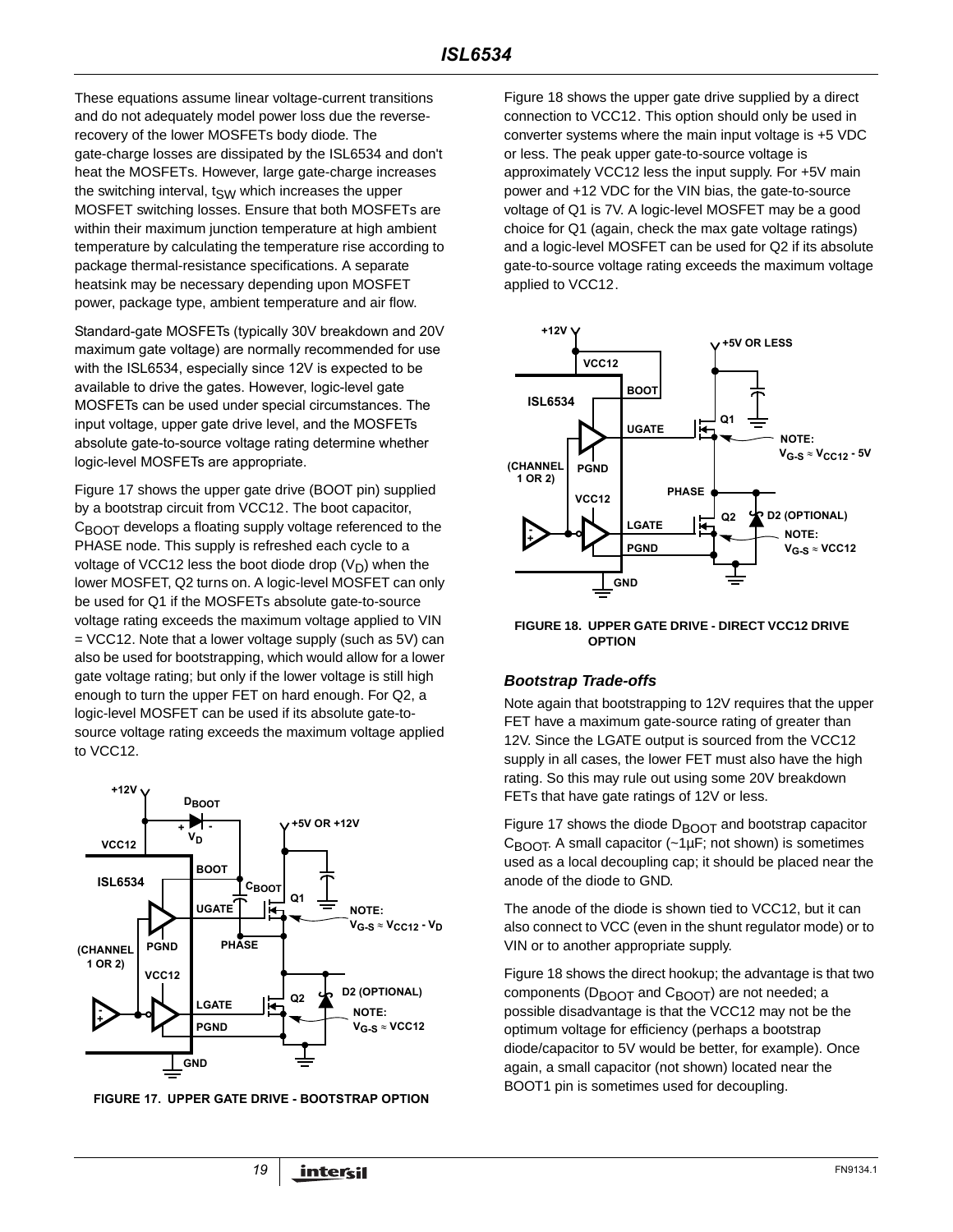Note that the PHASE node is not brought into the ISL6534, so there is no way to reference the gate voltage to it, as is often done in other regulators. The considerations for the BOOT2 pin are identical to BOOT1; but since they may have different VIN, VOUT, FETs, etc., the preferred solution for each output may be different for any given system.

The voltage required on  $V_{\text{BOOT}}$  (Bootstrap Voltage; the diode anode) depends primarily on the upper NFET  $r_{DS(ON)}$ and Vth. A high voltage makes the  $r_{DS(ON)}$  as low as possible, which should help the overall efficiency; however, the high voltage makes the switching power in the gate driver higher, which lowers the efficiency. So the net overall effect is a trade-off between the two. At the other extreme, the voltage must be at least as high as the FET threshold voltage, plus a few volts of overdrive, in order to turn on the NFET hard enough to source the maximum load current. So the  $r_{DS(ON)}$  is not as low, hurting the efficiency, but the gate driver power is lower, which helps the efficiency.

Since the gate driver power is a function of (voltage)<sup>2</sup>, the theoretical optimum  $V_{\text{B}\cap\Omega}$  voltage is to make it only high enough to turn on the NFET to handle the maximum load. However, since there are usually only a few available power supplies to choose from, the user often must compromise. And sometimes the only supply available is the same one used for VIN, which may be good for one term, but not as good for the other.

The size of the bootstrap capacitor can be chosen by using the following equations:

$$
C_{\text{BOOT}} \ge \frac{Q_{\text{GATE}}}{\Delta V}
$$
 and  $Q_{\text{GATE}} = \frac{N \cdot Q_{\text{G}} \cdot \text{VIN}}{V_{\text{GS}}}$ 

where

N is the number of upper FETs

 $Q_G$  is the total gate charge per upper FET

VIN is the input voltage

VGS is the gate-source voltage (usually VIN - diode drop)

∆V is the change in boot voltage before and immediately after the transfer of charge; typically 0.7V to 1.0V

$$
C_{\text{BOOT}} \ge \frac{Q_{\text{GATE}}}{\Delta V} = \frac{N \cdot Q_{\text{G}} \cdot \text{VIN}}{V_{\text{GS}} \cdot \Delta V} = \frac{1 \cdot 33 \cdot 12}{11 \cdot 0.7} = 0.051 \,\mu\text{F}
$$

The last equation plugs in some typical values:  $N = 1$ ; Q<sub>G</sub> is 33nC, VIN is 12V, V<sub>GS</sub> is 11V,  $\Delta V_{\text{max}}$  = 1V. In this example,  $C_{\text{BNOT}} \geq 0.051 \mu\text{F}$ . This value is often rounded up to 0.1 $\mu\text{F}$ as a starting value. Note that bootstrap capacitors usually need to be rated at 16V, to handle the typical 12V boot.

Note that in general, as the number of FETs or the size of the FETs increases (which usually makes  $Q_G$  larger) or if VIN or the bootstrap supply (if not VIN) increases (for example, from 5V to 12V), these all require that  $C_{\text{B}\text{O}O\text{T}}$ become larger.

#### **Output Inductor Selection**

The output inductor is selected to meet the output voltage ripple requirements and minimize the converter's response time to the load transient. The inductor value determines the converter's ripple current and the ripple voltage is a function of the ripple current. The ripple voltage and current are approximated by the following equations:

$$
\Delta I = \frac{V_{IN} - V_{OUT}}{F s x L} \cdot \frac{V_{OUT}}{V_{IN}} \qquad \Delta V_{OUT} = \Delta I \times ESR
$$

Increasing the value of inductance reduces the ripple current and voltage. However, the large inductance values reduce the converter's response time to a load transient (and usually increases the DCR of the inductor, which decreases the efficiency). Increasing the switching frequency (Fs) for a given inductor also reduces the ripple current and voltage.

One of the parameters limiting the converter's response to a load transient is the time required to change the inductor current. Given a sufficiently fast control loop design, the ISL6534 will provide either 0% or 87.5% duty cycle in response to a load transient. The response time is the time required to slew the inductor current from an initial current value to the transient current level. During this interval the difference between the inductor current and the transient current level must be supplied by the output capacitor. Minimizing the response time can minimize the output capacitance required.

The response time to a transient is different for the application of load and the removal of load. The following equations give the approximate response time interval for application and removal of a transient load:

$$
t_{\text{RISE}} = \frac{L_{\text{O}} \times I_{\text{TRAN}}}{V_{\text{IN}} - V_{\text{OUT}}}
$$
 
$$
t_{\text{FALL}} = \frac{L_{\text{O}} \times I_{\text{TRAN}}}{V_{\text{OUT}}}
$$

where:  $I_{\text{TRAN}}$  is the transient load current step,  $t_{\text{RISE}}$  is the response time to the application of load, and  $t_{\text{FALL}}$  is the response time to the removal of load. With a +5V input source, the worst case response time can be either at the application or removal of load and dependent upon the output voltage setting. Be sure to check both of these equations at the minimum and maximum output levels for the worst case response time.

### **Output Capacitors Selection**

An output capacitor is required to filter the output and supply the load transient current. The filtering requirements are a function of the switching frequency and the ripple current. The load transient requirements are a function of the slew rate (di/dt) and the magnitude of the transient load current. These requirements are generally met with a mix of capacitors and careful layout.

Modern microprocessors produce transient load rates above 1A/ns. High frequency capacitors initially supply the transient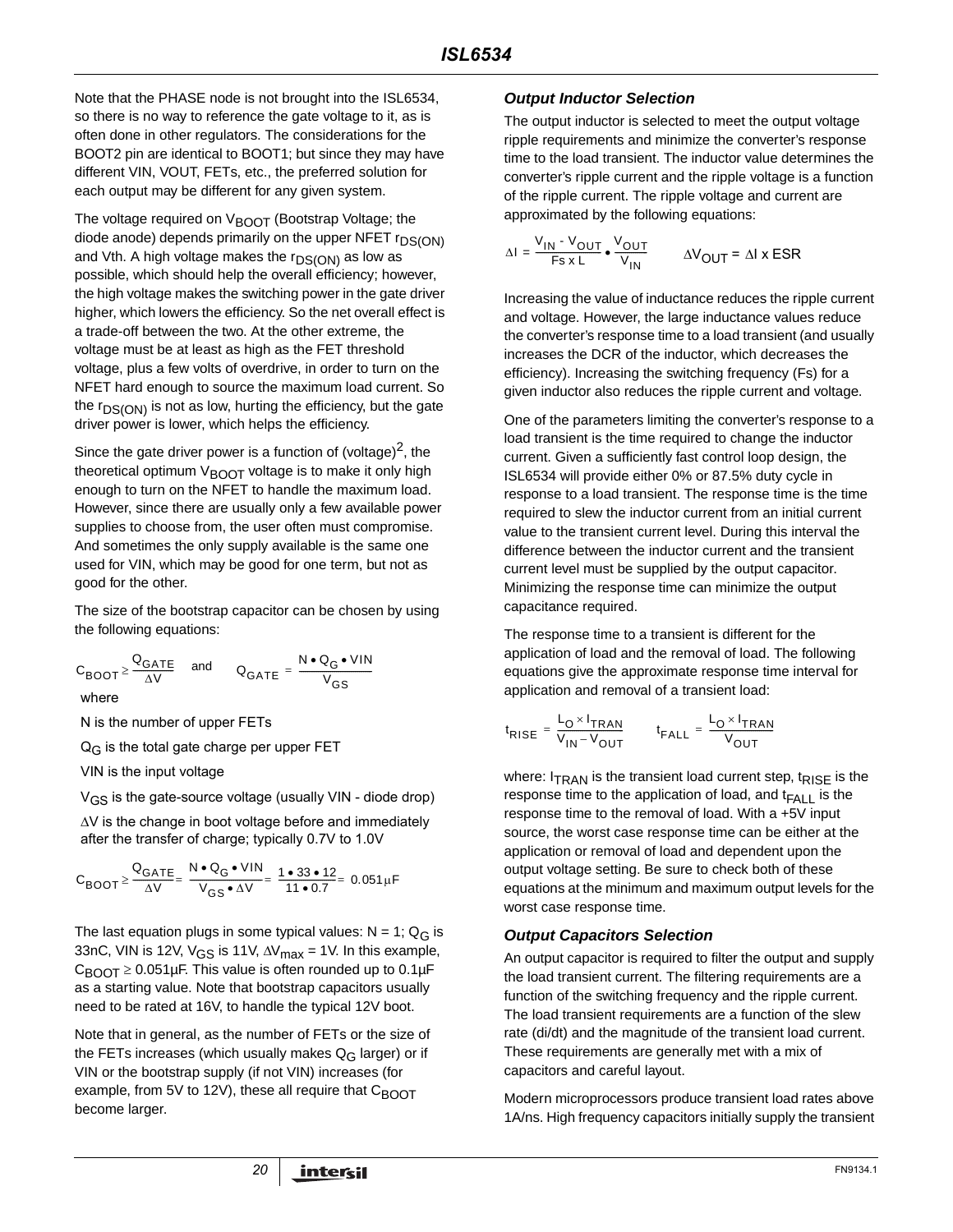and slow the current load rate seen by the bulk capacitors. The bulk filter capacitor values are generally determined by the ESR (effective series resistance) and voltage rating requirements rather than actual capacitance requirements.

High frequency decoupling capacitors should be placed as close to the power pins of the load as physically possible. Be careful not to add inductance in the circuit board wiring that could cancel the usefulness of these low inductance components. Consult with the manufacturer of the load on specific decoupling requirements. And keep in mind that not all applications have the same requirements; some may need many ceramic capacitors in parallel; others may need only one.

Use only specialized low-ESR capacitors intended for switching-regulator applications for the bulk capacitors. The bulk capacitor's ESR will determine the output ripple voltage and the initial voltage drop after a high slew-rate transient. An aluminum electrolytic capacitor's ESR value is related to the case size with lower ESR available in larger case sizes. However, the equivalent series inductance (ESL) of these capacitors increases with case size and can reduce the usefulness of the capacitor to high slew-rate transient loading. Unfortunately, ESL is not a specified parameter. Work with your capacitor supplier and measure the capacitor's impedance with frequency to select a suitable component. In most cases, multiple electrolytic capacitors of small case size perform better than a single large case capacitor.

## **Input Capacitor Selection**

Use a mix of input bypass capacitors to control the voltage overshoot across the MOSFETs. Use small ceramic capacitors for high frequency decoupling and bulk capacitors to supply the current needed each time Q1 turns on. Place the small ceramic capacitors physically close to the MOSFETs and between the drain of Q1 and the source of Q2.

The important parameters for the bulk input capacitor are the voltage rating and the RMS current rating. For reliable operation, select the bulk capacitor with voltage and current ratings above the maximum input voltage and largest RMS current required by the circuit. The capacitor voltage rating should be at least 1.25 times greater than the maximum input voltage and a voltage rating of 1.5 times is a conservative guideline. The RMS current rating requirement for the input capacitor of a buck regulator is approximately 1/2 the DC load current.

For both through-hole and surface-mount design, several electrolytic capacitors (Panasonic HFQ series or Nichicon PL series or Sanyo MV-GX or equivalent) may be needed. For surface mount designs, solid tantalum capacitors can be used, but caution must be exercised with regard to the capacitor surge current rating. These capacitors must be capable of handling the surge-current at power-up. The TPS series available from AVX, and the 593D series from Sprague are both surge current tested.

#### **Snubbers**

A snubber network is a series resistor and capacitor, usually from the phase node to GND (across the lower FET); it is used to dampen the ringing of the phase node, which can introduce noise into other parts of the circuit. In particular, jitter on the gate drivers can be caused by disturbances that trigger the programmable duty cycle edge of the internal ramp generator. If noise or ringing is a problem in your particular circuit, consider adding a snubber. Typical values are 2.2nF for the capacitor, and  $2.2\Omega$  for the resistor. Note that the resistor may have large currents, so use a 1/2W type resistor. The order of R and C doesn't usually matter, but one preference is putting the resistor to GND, such that the voltage across it can be easily measured on an oscilloscope to represent the current. See Figure 19.



**FIGURE 19. SNUBBER COMPONENT SELECTION**

## **Optional Schottky Selection**

An optional rectifier D2 (see Fig 17 or 18) is a clamp that catches the negative inductor swing during the dead time between turning off the lower MOSFET and turning on the upper MOSFET. The diode must be a Schottky type to prevent the lossy parasitic MOSFET body diode from conducting. If used, connect the cathode to the phase node, and the anode to PGND. It is acceptable to omit the diode and let the body diode of the lower MOSFET clamp the negative inductor swing, but efficiency will drop one or two percent as a result. The diode's rated reverse breakdown voltage must be greater than the maximum input voltage.

### **Margining and "Fine-Tuning"**

Margining can be added externally to a voltage regulator, in order to raise and/or lower the output voltage a nominal amount, such as  $\pm 10\%$ . The purpose might be to run the processor at higher voltage for faster clock speeds, or to run at lower voltages, to save power, for example.

A straightforward method involves adding two extra resistors and two small FETs (and re-adjusting R2, depending upon the decoding used); see Figure 20. Both resistors (RM1, RM2) are high values (10-100k $\Omega$ ) compared to R1 and R2 (~1kΩ). So when placed in parallel with R2, it lowers the resistance of R2; pick the values for the desired amount. Some simple logic is needed on the gates A and B to control them; pull-up or pull-down resistors might also be needed.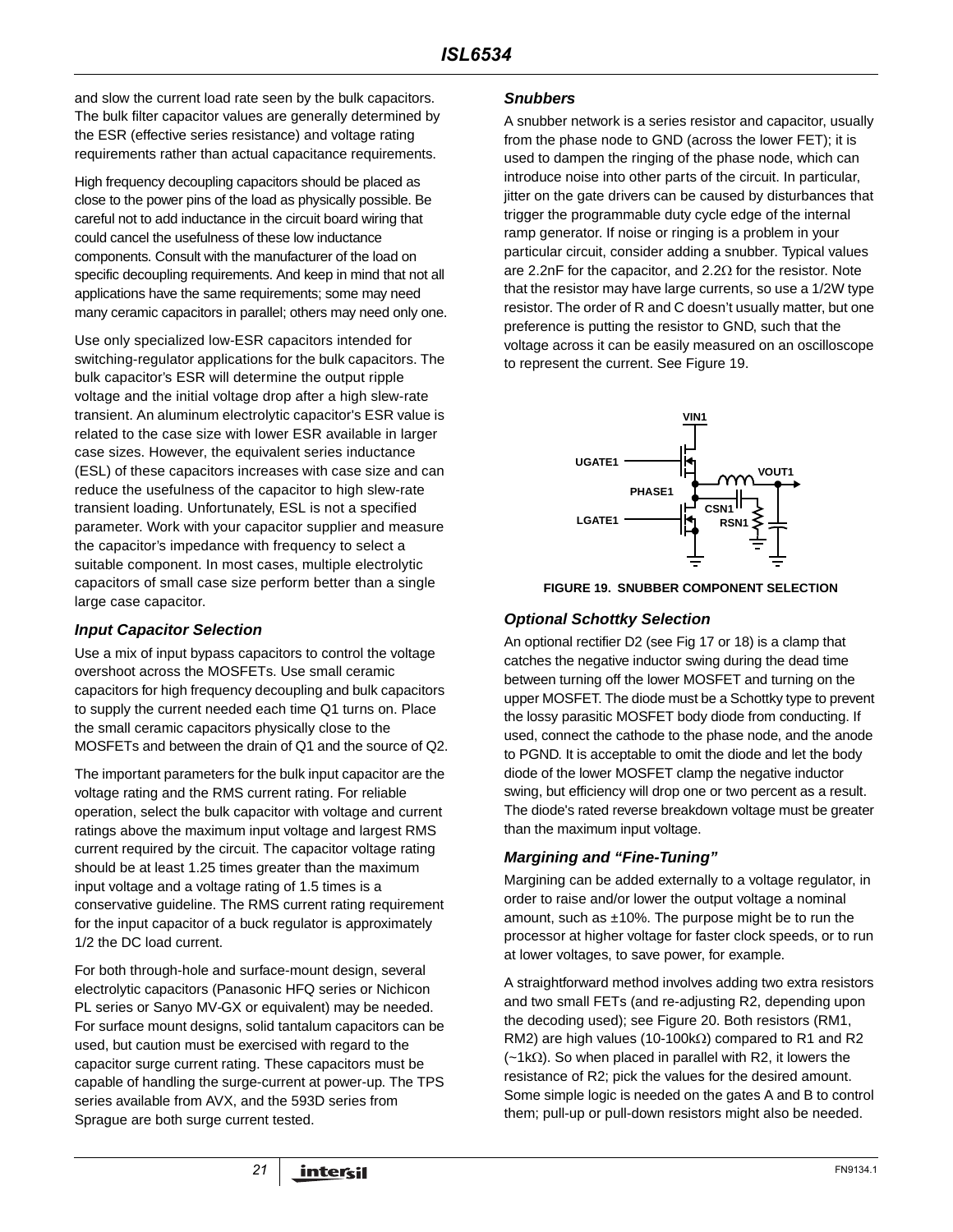Only 3 of the 4 possible states are shown decoded. There are other variations of this technique, but this shows the basic principle. Since the FB are sensitive nodes, care should be taken in the layout, to keep the extra resistors near the pin.

A variation of this technique can be used without the margining to fine tune the output voltage, when two 1% resistors (R1, R2) can't give the exact value desired, and an active factory trim is not feasible. Simply use a much higher value resistor in parallel with either R1 or R2 (or both) to fine-tune the value; a 100-1 ratio in resistor values will be able to change the voltage by roughly 1%; that might be good enough.



#### **FIGURE 20. MARGINING COMPONENT SELECTION**

#### **Short-Circuit Protection**

The ISL6534 does not have the typical over-current protection used by many of the Core Processor IC's. Instead, it has a simple and inexpensive method of protection. But it is important for the user to understand the method used, and the limitations of that method.

There are no sense pins available on the ISL6534. This means that the many standard ways of sensing output current (sense resistors, FET r<sub>DS(ON)</sub>, Inductor DCR, etc.) are not possible, without adding a lot of external components. There are also no Phase pins available. Monitoring Under-Voltage (by sensing drops on the FB pins, or on the outputs) was not done.

The only method of protection for the two switching regulators is to monitor the COMP1 and COMP2 pins for over-voltage (and note that the linear output has no protection at all). What happens on a short-to-GND on the output? As the output voltage is dragged down, the FB pin should start to follow, since it is usually just a resistor divider from the output. The loop detects that the FB pin is lower than the Error-Amp reference, and the COMP voltage will rise to try to equalize them; that will increase the duty-cycle of the upper FET gate driver (which allows more time to pull the output voltage higher). If the short is hard enough, the COMP pin will rise higher and the duty cycle will increase further. If the short is still too hard, at some point the COMP pin output will go out of range, the duty cycle will hit the maximum, and the loop can no longer effectively try any

harder. This is the point at which an Over-Current condition is detected. A comparator monitors the COMP pins, and if either one exceeds the trip point (nominal 3.3V), and stays above it for a filter time (1-2 clock pulses of the internal oscillator; 3-6µs at the nominal 300kHz; 2-4µs at 500kHz), then it will shut down both switchers, as well as the linear regulator, and require a POR on either (or both) of the VCC12 or VCC power pins. There is no "hiccup" mode, where it keeps trying.

So that is the detection method; what are the implications of it? On the plus side, it's built in, and the user doesn't have to set anything to use it; no additional components are required. On the negative side, it is not easy to predict its performance, since many factors can affect how well it works. It was designed to detect a "hard" short; like a screwdriver shorting the output to GND. But defining how close to "zero ohms" the short has to be in order to work properly is not straightforward. If the resistance is too high to trip the detector, the regulator will react simply as if the load has increased, and will continue to try to regulate up until the FETs overheat. If the COMP pin doesn't immediately rise to its trip point when the short is applied, chances are it won't trip later as the FETs heat up. So most of the potential problems can occur if the initial trip is missed.

Following are a list of the many possible factors that affect the performance:

- 1. If the power supply used for the VIN of one of the regulators is shared with the VCC12 (or VCC) supply of the IC, then shorting the output could potentially momentarily drag down the supply low enough to trip the VCC12 (or VCC) falling POR, which could result in unpredictable behavior once the outputs shut off due to the POR, and then try to start up into the short after the supply recovers. This scenario can be avoided with a "stiff" power supply, or a separate one.
- 2. If the power supply for VIN has a built-in current shutdown or limit, then it might shut-down before the IC, or the limiting might help the IC shutdown, either of which is generally good. However, many supplies used in real systems don't have this built in, or would require a much higher current short than this scenario would provide.
- 3. If the circuit survives the initial short but doesn't shut down, the removal of the short can cause an inductive kick on the phase node, which can create an over-voltage condition on the boot pin, which can in the worst case damage the IC and/or the FETs.
- 4. The resistance of the short itself is probably the most critical factor affecting the over-current shutdown performance. If the short is not low enough resistance, then the part will NOT shutdown, and the FETs can overheat. Note that the "short" to the output also includes wiring, PCB traces, contact resistances, as well as all of the return paths.
- 5. The higher the output voltage, the more current you will get out of a fixed-resistance short, and the more likely you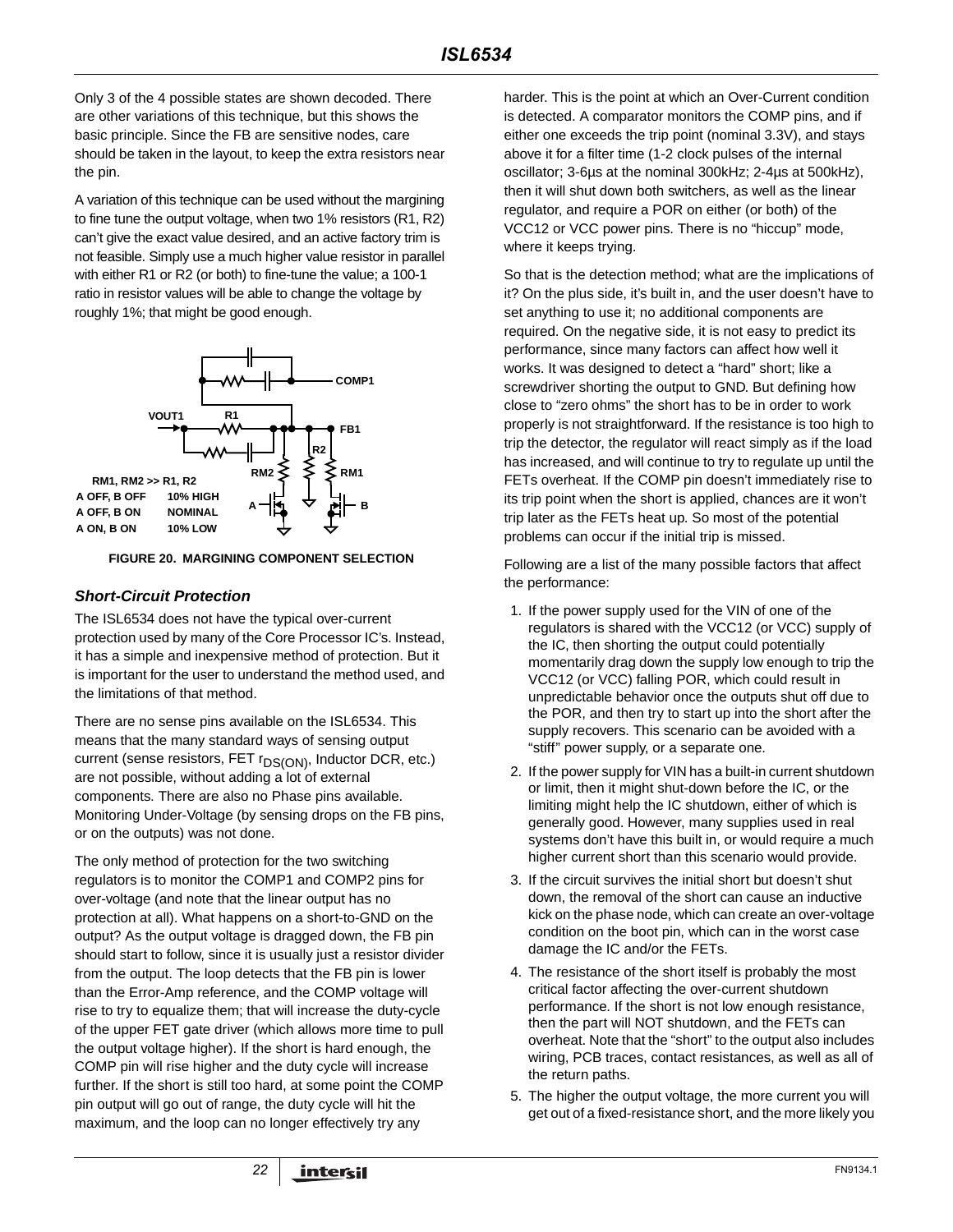will get a clean shutdown; see also #6. In addition, the higher VOUT for a given VIN will give a higher UGATE duty cycle, and the average COMP voltage is higher, so it doesn't have as far to go to trip.

- 6. In general, the faster the rise time of the output current during the short, the more current will be allowed on the initial peak, and the better chance the COMP pin will have a sharp rise as well. A low resistance short (#4) and a higher output voltage (#5) both help. However, if the current ramps too fast, then a false trip is also possible (shutting down at a current level still within the expected load range).
- 7. The load current at the time of the short can affect the results; the response of a short can be different at no load versus full load.
- 8. The compensation components are chosen to stabilize the regulation loop; however, if they unnecessarily load the COMP output, that could affect the trip point response.
- 9. The output capacitance and its ESR can affect how quickly the current ramps up during a short.
- 10. Other variables that may contribute to a lesser degree include variations in the COMP comparator and filter, the inductor L and DCR, the  $r_{DS(ON)}$  of the FET, the FB resistor dividers, the error amp reference voltage, the oscillator frequency, switching noise, VCC voltage, ambient temperature and airflow, and the layout of the PCB.
- 11. Adding external circuitry to sense a fault may be possible, but subject to the usual limitations of those circuits. For example, sensing the output or FB voltage doesn't always directly correlate with output current.

So the recommendations are as follows:

- 1. If there is a specific fault condition that needs protection, try it out first under controlled conditions, either on an EVAL board, the final circuit, or something close to it, along with the power supply that will also be used. Monitor VCC12 and VCC (to be sure they aren't tripping POR), the output and the COMP pin. A current probe monitoring the output current is also very useful.
- 2. Compare the short circuit resistance to the nominal load resistance; if they are too close, the circuit may not work well. Calculate how long the FETs can sit at the higher current. Is the short more likely from zero load or full load?
- 3. Check the rise time of the short circuit current, and what happens if when the short is released.
- 4. From the waveform of the COMP pin, see if the values can be optimized for the short condition. Within the constraints of the stability criteria, smaller caps (in general) may give a quicker response.
- 5. Note that the linear output has no protection at all.

# **PCB Layout Considerations**

#### **General Layout Considerations**

As in any high frequency switching converter, layout is very important. Switching current from one power device to another can generate voltage transients across the impedances of the interconnecting bond wires and circuit traces. These interconnecting impedances should be minimized by using wide, short printed circuit traces. The critical components should be located as close together as possible using ground plane construction or single point grounding.



#### **FIGURE 21. PRINTED CIRCUIT BOARD POWER AND GROUND PLANES OR ISLANDS**

Figure 21 shows the critical power components of the converter, for either output channel. To minimize the voltage overshoot the interconnecting wires indicated by heavy lines should be part of ground or power plane in a printed circuit board. The components shown in Figure 21 should be located as close together as possible. Please note that the capacitors  $C_{1N}$  and  $C_{O}$  each represent numerous physical capacitors. Locate the ISL6534 within 1-2 inches (or even less, if possible) of the MOSFETs, Q1 and Q2. The circuit traces for the MOSFETs' gate and source connections from the ISL6534 must be sized to handle up to 1.5A peak current.

Figure 22 shows the circuit traces that require additional layout consideration. Use single point and ground plane construction for the circuits shown. Minimize any leakage current paths on each of the SS pins and locate the capacitors, C<sub>ss</sub> close to the SS pin because the internal current source is only  $30\mu$ A. Provide local  $V<sub>CC12</sub>$  decoupling between VCC12 and PGND pins, as well as the VCC and GND pins. Locate the capacitor,  $C_{\text{BOOT}}$  as close as practical to the BOOT pin and PHASE node. Note that the PGND pins are used only for the gate drivers and other output circuitry (including the VCC12 decoupling capacitor); the GND pins are used by the VCC pin, and the control circuitry. They should be joined at a common point.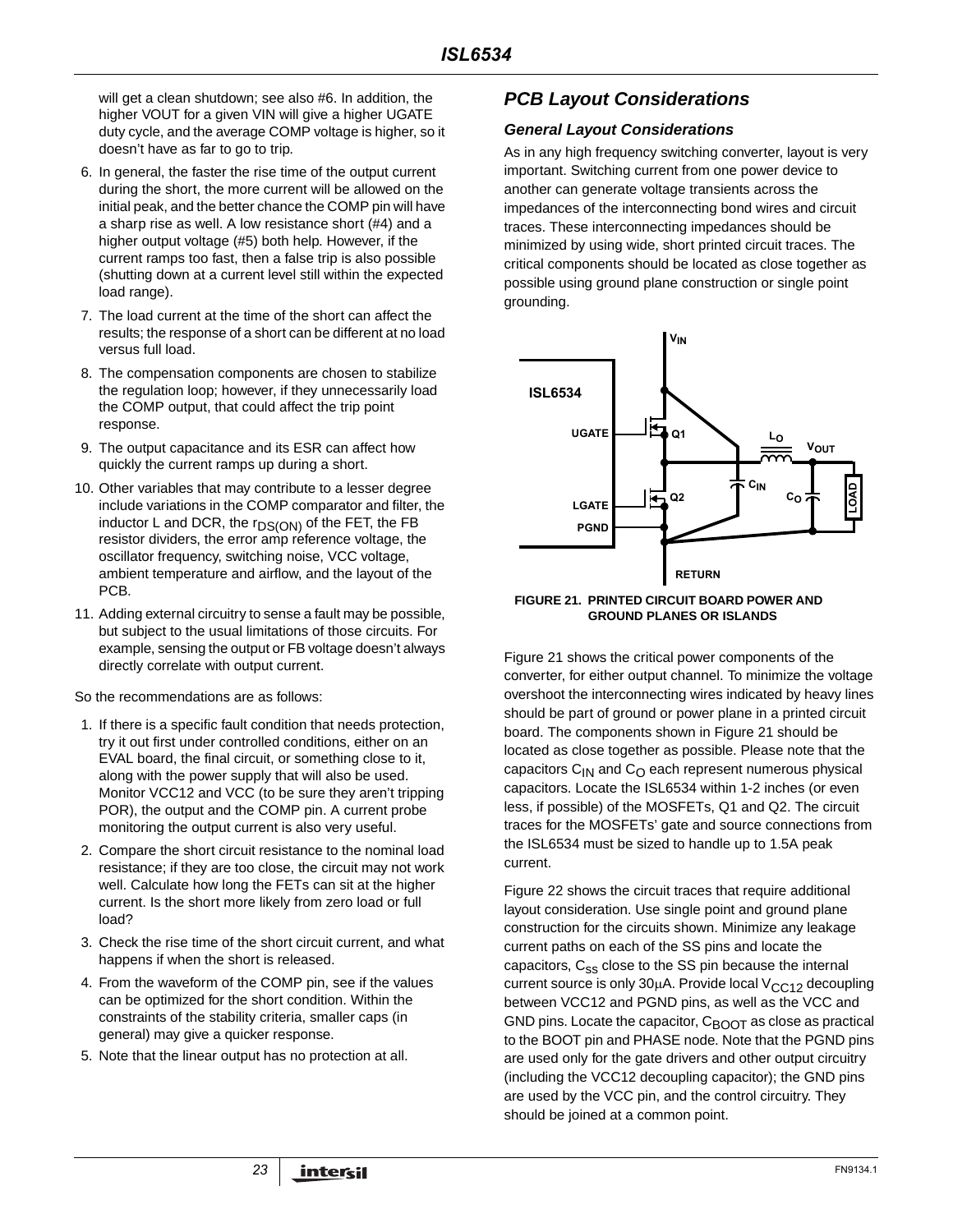

**FIGURE 22. PRINTED CIRCUIT BOARD SMALL SIGNAL LAYOUT GUIDELINES**

### **Layout Considerations for the ISL6534**

The metal plate on the bottom of either the TSSOP or QFN (MLFP) package must be soldered down to the PC board, and sufficient plane area given for heat transfer. The plane should be connected to GND (pin 15 in TSSOP); but if it is left floating, it should NOT be tied to any other potential. Thermal vias are recommended to connect to a plane on the opposite side of the PCB, and to the internal GND plane, for additional heat transfer.

Decoupling capacitors should be very close to the VCC12 and VCC5 pins, with vias to the GND plane.

The traces from the gate drivers to the FETs (UG1, UG2, LG1, LG2, DRIVE3) should be short (for low resistance) and wide (to handle large currents); the pin spacing will limit the widths right near the package. But note that the closer the FETs are to the IC, the more they will heat each other, so keep that thermal consideration in mind.

BOOT1/2 capacitors should be near their pins; the bottom to phase and diode can be a little further away. If a separate small capacitor is used for the bootstrap supply (if different than either VIN or VCC12), it should be located next to the bootstrap diode anode.

Other traces to keep short include:

- FB1/2/3: the resistor dividers should be near the IC; via to GND plane; the signal from the VOUT can travel, since it is low impedance.
- Resistor dividers used for references (from VREF or VOUT or to REFIN) should be near the REFIN input.
- COMP1/2: the compensation components should be close to these pins (as well as FB1/2 pins), with vias to the GND plane.
- EN\_SS capacitors should be near pin, with vias to GND plane.
- FS\_SYNC resistor (if needed) should be near pin, with a via to GND.
- Output capacitors should be close to the loads, where the filtering will help most; small ceramic capacitors (~1µF) in parallel help for high frequency transients. Input capacitors should be near the VIN pins of the FETs; the input capacitor GNDs should be close to the lower FET GND as well.
- The VIN plane should be large to heatsink the upper FET effectively, since the drain pin is usually the thermal node. By the same reasoning then, the phase node plane should also be large, since the lower FET drain is connected there. However, the phase node plane couples high frequency switching noise to other levels nearby, so it should be minimized for that reason. And don't route any sensitive or high impedance signals over the phase planes.

Several placement approaches are possible:

- IC and output FETs, caps, and inductors on top level; most of the miscellaneous resistors and capacitors on the bottom level;
- All components on top level, with output components facing pins 13-24 side of IC, and input components facing pins 1-12.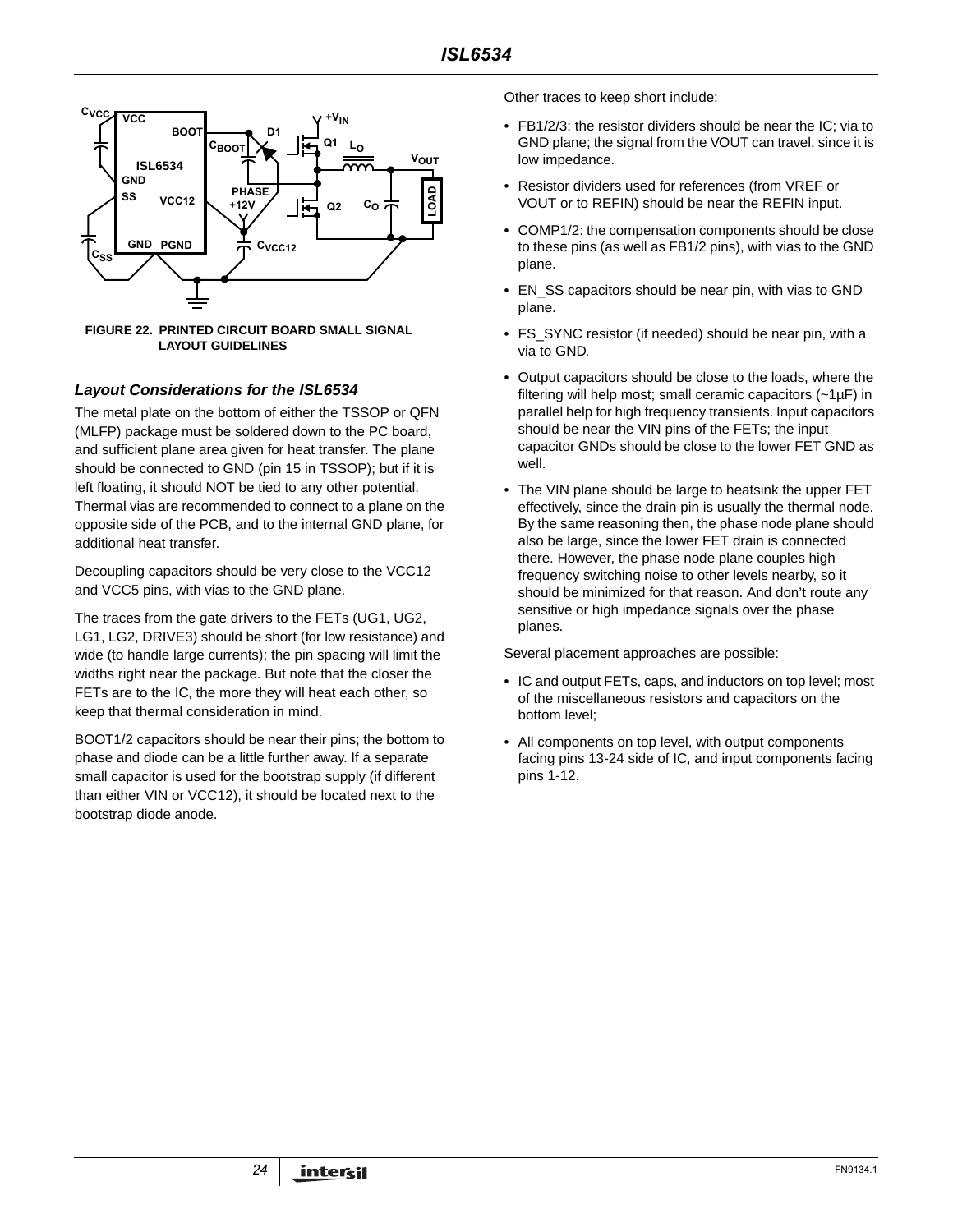







#### **L32.5x5**

**32 LEAD QUAD FLAT NO-LEAD PLASTIC PACKAGE (COMPLIANT TO JEDEC MO-220VHHD-2 ISSUE C**

| <b>SYMBOL</b>  | <b>MIN</b>                   | <b>NOMINAL</b>           | <b>MAX</b> | <b>NOTES</b>   |  |  |
|----------------|------------------------------|--------------------------|------------|----------------|--|--|
| A              | 0.80                         | 0.90                     | 1.00       |                |  |  |
| A <sub>1</sub> | $\frac{1}{2}$                |                          | 0.05       | $\frac{1}{2}$  |  |  |
| A2             |                              |                          | 1.00       | 9              |  |  |
| A <sub>3</sub> |                              | 0.20 REF                 |            | 9              |  |  |
| b              | 0.18                         | 0.23                     | 0.30       | 5,8            |  |  |
| D              |                              | 5.00 BSC                 |            | $\blacksquare$ |  |  |
| D <sub>1</sub> |                              | 4.75 BSC                 |            | 9              |  |  |
| D <sub>2</sub> | 2.95                         | 3.10                     | 3.25       | 7,8            |  |  |
| E              |                              | 5.00 BSC                 |            | $\frac{1}{2}$  |  |  |
| E1             |                              | 4.75 BSC                 |            |                |  |  |
| E <sub>2</sub> | 2.95                         | 3.10                     | 7,8        |                |  |  |
| e              |                              | 0.50 BSC                 |            | $\blacksquare$ |  |  |
| k              | 0.25                         | ä,                       | $\Box$     | $\frac{1}{2}$  |  |  |
| L              | 0.30                         | 0.40                     | 0.50       | 8              |  |  |
| L1             | $\frac{1}{2}$                | $\overline{\phantom{a}}$ | 0.15       | 10             |  |  |
| N              |                              | 32                       |            | $\overline{2}$ |  |  |
| Nd             |                              | 8                        |            | 3              |  |  |
| <b>Ne</b>      | 8                            | 8                        |            | 3              |  |  |
| P              | $\qquad \qquad \blacksquare$ |                          | 0.60       | 9              |  |  |
| $\theta$       |                              |                          | 12         | 9              |  |  |
|                |                              |                          |            | Rev. 1 10/02   |  |  |

#### NOTES:

- 1. Dimensioning and tolerancing conform to ASME Y14.5-1994.
- 2. N is the number of terminals.
- 3. Nd and Ne refer to the number of terminals on each D and E.
- 4. All dimensions are in millimeters. Angles are in degrees.
- 5. Dimension b applies to the metallized terminal and is measured between 0.15mm and 0.30mm from the terminal tip.
- 6. The configuration of the pin #1 identifier is optional, but must be located within the zone indicated. The pin #1 identifier may be either a mold or mark feature.
- 7. Dimensions D2 and E2 are for the exposed pads which provide improved electrical and thermal performance.
- 8. Nominal dimensions are provided to assist with PCB Land Pattern Design efforts, see Intersil Technical Brief TB389.
- 9. Features and dimensions A2, A3, D1, E1, P & θ are present when Anvil singulation method is used and not present for saw singulation.
- 10. Depending on the method of lead termination at the edge of the package, a maximum 0.15mm pull back (L1) maybe present. L minus L1 to be equal to or greater than 0.3mm.